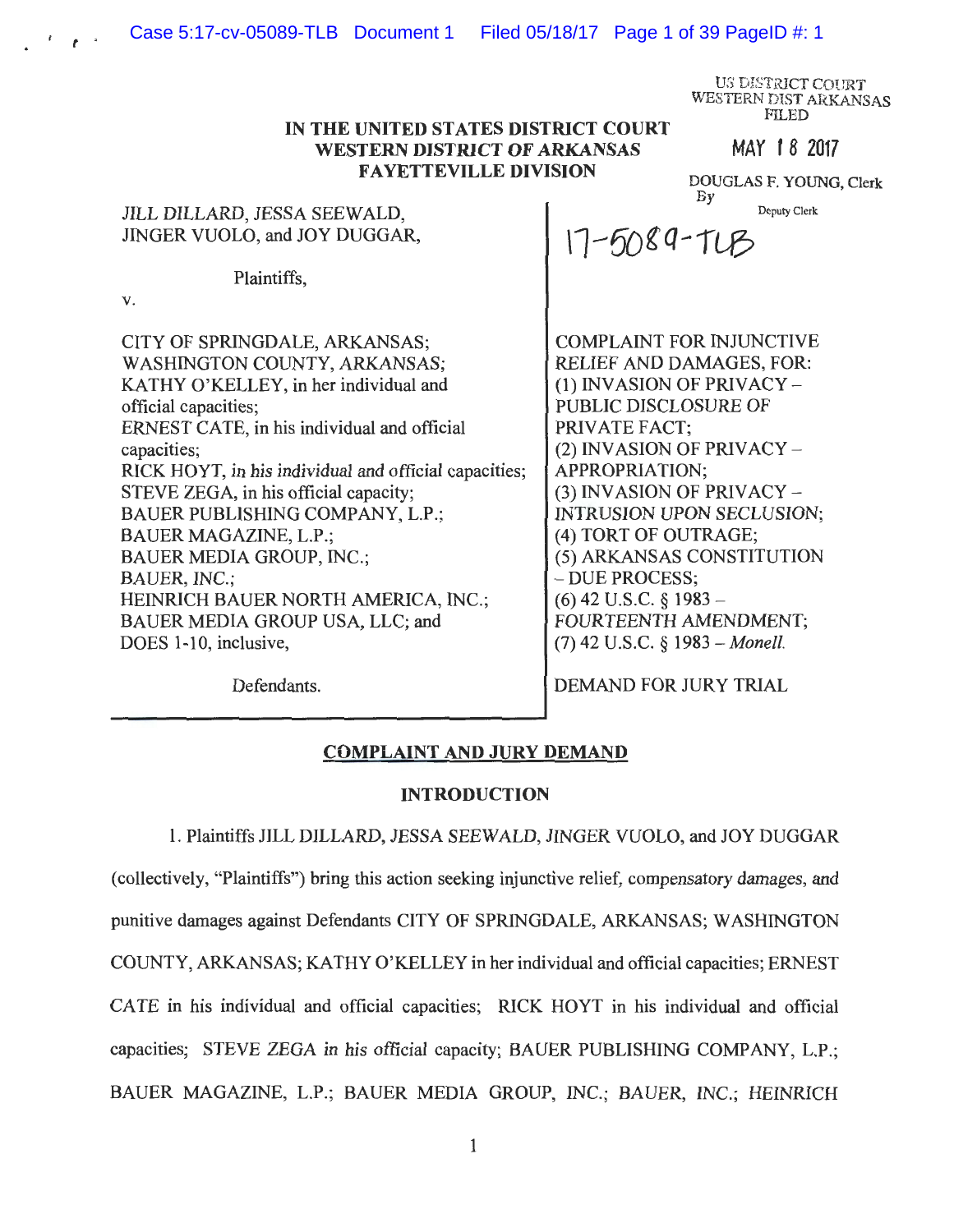BAUER NORTH AMERICA, INC.; BAUER MEDIA GROUP USA, LLC; and DOES 1-10 (collectively "Defendants") for violating Plaintiffs' civil and other rights under the Fourteenth Amendments of the U.S. Constitution and Arkansas law.

2. In December 2006, the Police Department instituted an investigation (the "Investigation") into allegations that Plaintiffs, who were under the age of sixteen at the time, and one other female had been sexually assaulted on several occasions by Plaintiffs' brother, Josh Duggar. The Investigation involved allegations of molestation that occurred in 2002 and 2003 while Plaintiffs and Josh, were minors. As part of the Investigation, police investigators interviewed Plaintiffs. The investigators promised Plaintiffs that their statements would remain confidential and not be disclosed to the public. Plaintiffs' parents, Jim Bob and Michelle Duggar, and their siblings also provided interviews under the promise of confidentiality. The contents of the Plaintiffs' and their parents' interviews were documented in the CITY OF SPRINGDALE, ARKANSAS, Police Department ("Police Department") official Offense Report and the WASHINGTON COUNTY, ARKANSAS, Sheriff's Office ("Sheriff's Office") official Incident Report.

3. Following the interviews, a Family In Need of Services ("FINS") petition was filed by the Washington County prosecutor's office at the request of the Police Department. However, no charges were brought against Josh.

4. Nearly ten years later, Defendants BAUER PUBLISHING COMPANY, L.P.; BAUER MAGAZINE, L.P.; BAUER MEDIA GROUP, INC.; BAUER, INC.; HEINRICH BAUER NORTH AMERICA, INC.; and BAUER MEDIA GROUP USA, LLC (collectively, "IN TOUCH DEFENDANTS"), seeking to exploit Plaintiffs' experiences as victims of child molestation for their own gain, began inquiring with the Police Department and the Sheriff's Office about the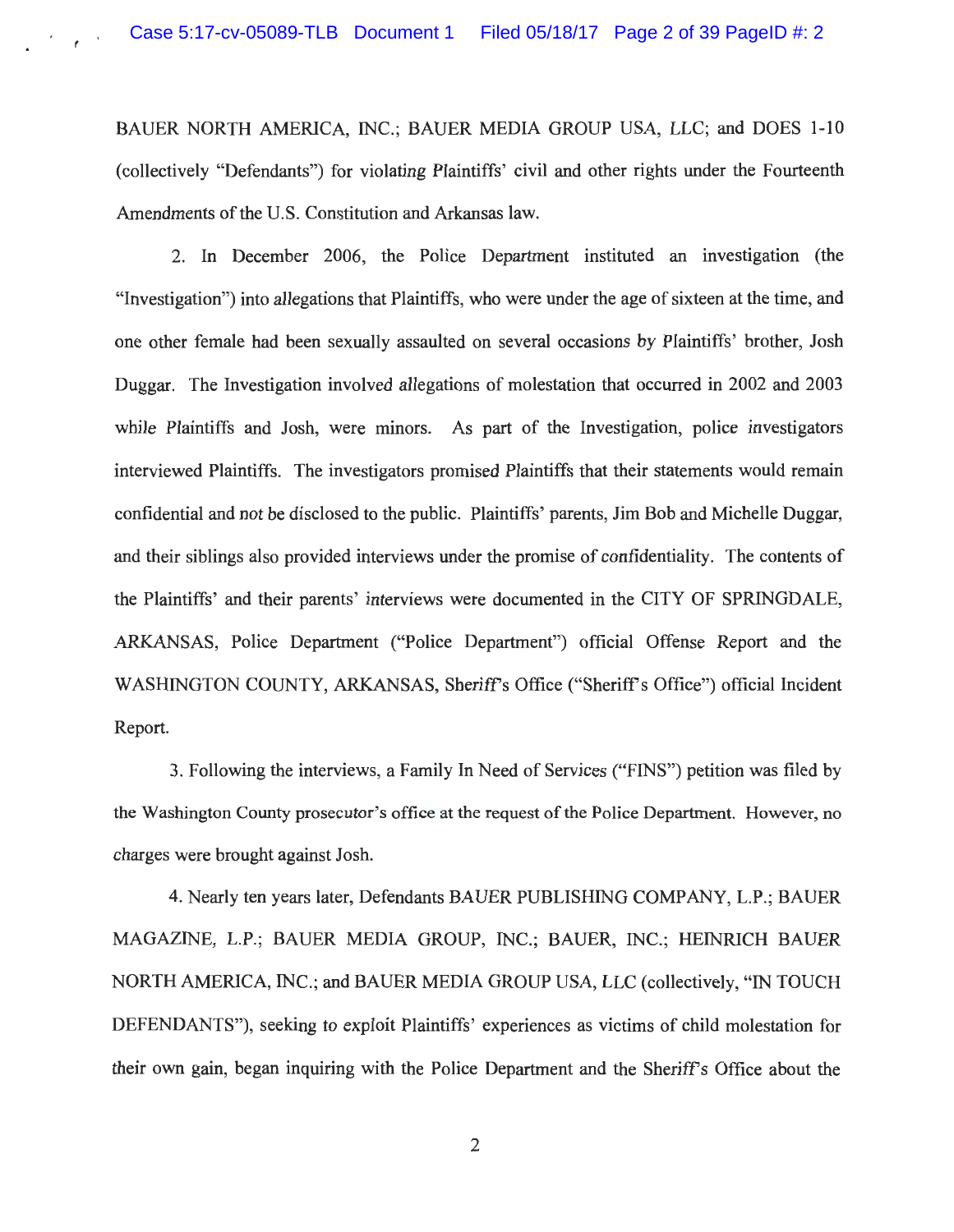Investigation. On or about May 15, 2015, the IN TOUCH DEFENDANTS submitted Freedom of Information Act requests seeking copies of the Offense Report, Incident Report, and any other documentation related to the Investigation.

5. In response to the IN TOUCH DEFENDANTS' requests, Defendant KATHY O'KELLEY ("O'KELLEY"), then Chief of the Police Department, and Defendant ERNEST CATE ("CATE"), Springdale City Attorney, hastily and improperly determined that the Offense Report and the information contained therein should be released to the public. Acting under color of law and under the customs, practices, and policies of Defendant CITY OF SPRINGDALE, ARKANSAS, Defendant O'KELLEY and Defendant CATE directed, oversaw, and approved the Police Department's redaction and release of the Offense Report, in clear violation of the Arkansas Juvenile Code, the Arkansas Code, and the Arkansas and United States Constitutions.

6. Similarly, Defendant RICK HOYT ("HOYT"), an Enforcement Major of the Sheriffs Office, and Defendant STEVE ZEGA ("ZEGA"), Washington County's Attorney, responded to the IN TOUCH DEFENDANTS' request by disclosing the Incident Report and the information contained therein. Defendant HOYT and Defendant ZEGA, acting under color of law and under the customs, practices, and policies of Defendant WASHINGTON COUNTY, ARKANSAS, directed, oversaw, and approved the redaction and release of the under-redacted Incident Report, which included Plaintiffs' parents' names, the family's address, and the age of at least one victim. The information revealed by the under-redacted Incident Report permitted the public to identify each of the Plaintiffs as among the victims named in the Investigation. Disclosure of this information was in clear violation of the Arkansas and federal law.

7. Specifically, the Arkansas Juvenile Code section  $9-27-309(i)$  states: "Records of the arrest of a juvenile, the detention of a juvenile, and the proceedings under this subchapter shall be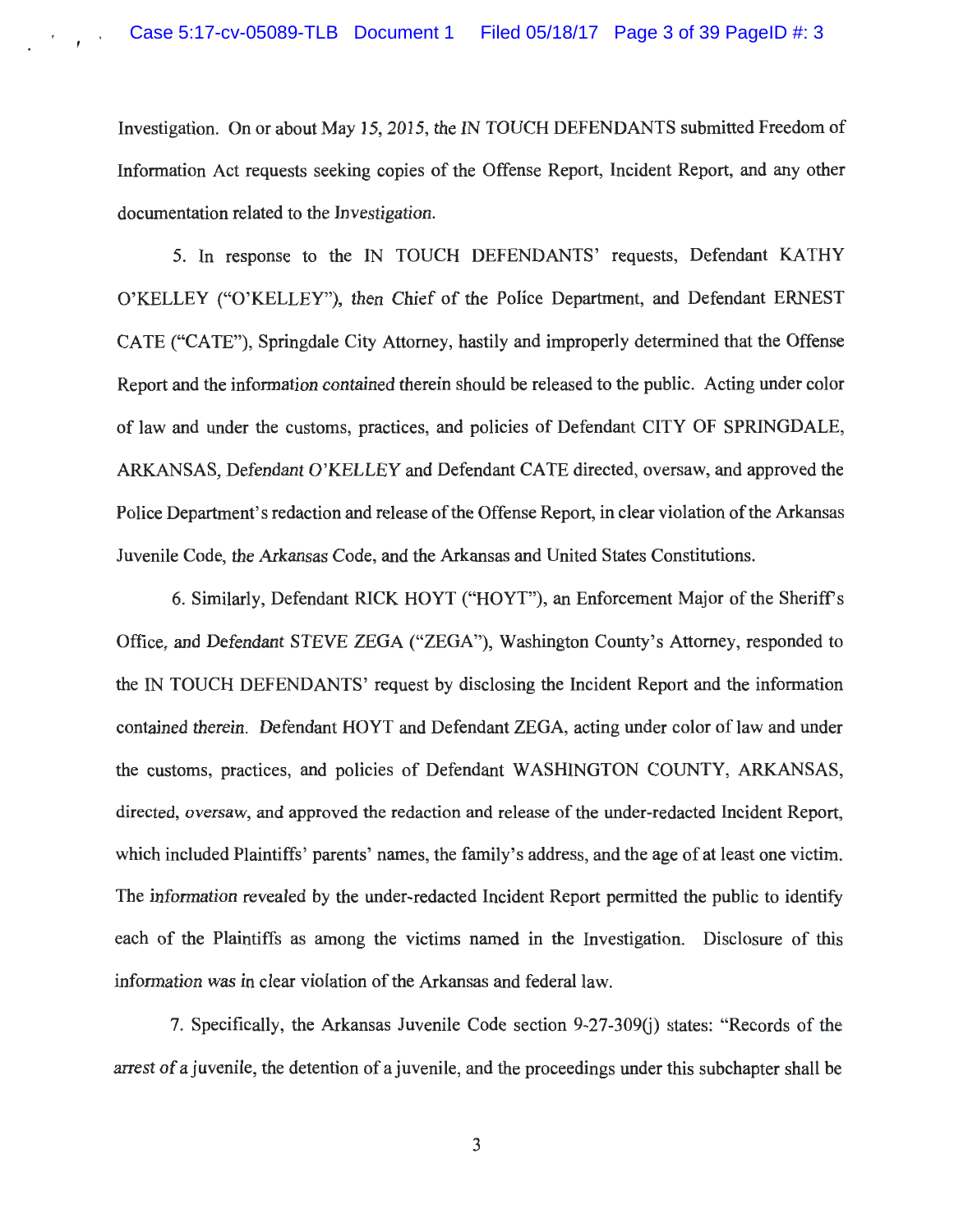confidential and shall not be subject to disclosure under the Freedom of Information Act of 1967, § 25-19-101 et seq. unless: (1) Authorized by a written order of the juvenile division of circuit court; or (2) The arrest of the proceedings under this subchapter result in the juvenile's being formally charged in the criminal division of circuit court for a felony." No charges were brought in relation to the Investigation, and no written order authorizing the disclosure was ever received. In fact, there were several written orders by Judge Stacey Zimmerman of the juvenile division of the circuit court expressly condemning the disclosure of the information contained in the Offense Report and Incident Report.

8. Further, Arkansas Code Annotated section 12-18-104 provides that "[a]ny data, records, reports, or documents that are created, collected, or compiled by or on behalf of the Department of Human Services, the Department of Arkansas State Police, or other entity authorized under this chapter to perform investigations or provide services to children, individuals, or families shall not be subject to disclosure under the Freedom of Information Act of 1967, § 25-19-101 et seq."

9. Defendants O'KELLEY, CATE, HOYT, and ZEGA egregiously and unnecessarily disclosed the contents of the Offense Report and Incident Reports and details of the Investigation to the IN TOUCH DEFENDANTS and other members of the media in violation of Arkansas law and Plaintiffs' privacy rights under the Arkansas and United States Constitution. Defendants O'KELLEY, CATE, HOYT, and ZEGA knew or should have known that their release of this information would lead to widespread disclosure to the general public.

10. The misconduct of Defendants O'KELLEY, CATE, HOYT, and ZEGA did, in fact, lead to widespread publication of the Plaintiffs' private information. On May 21, 2015, IN TOUCH DEFENDANTS posted or approved for posting the first of a series of articles on the world-wide *In Touch Weekly* website containing details of the Investigation and the Offense and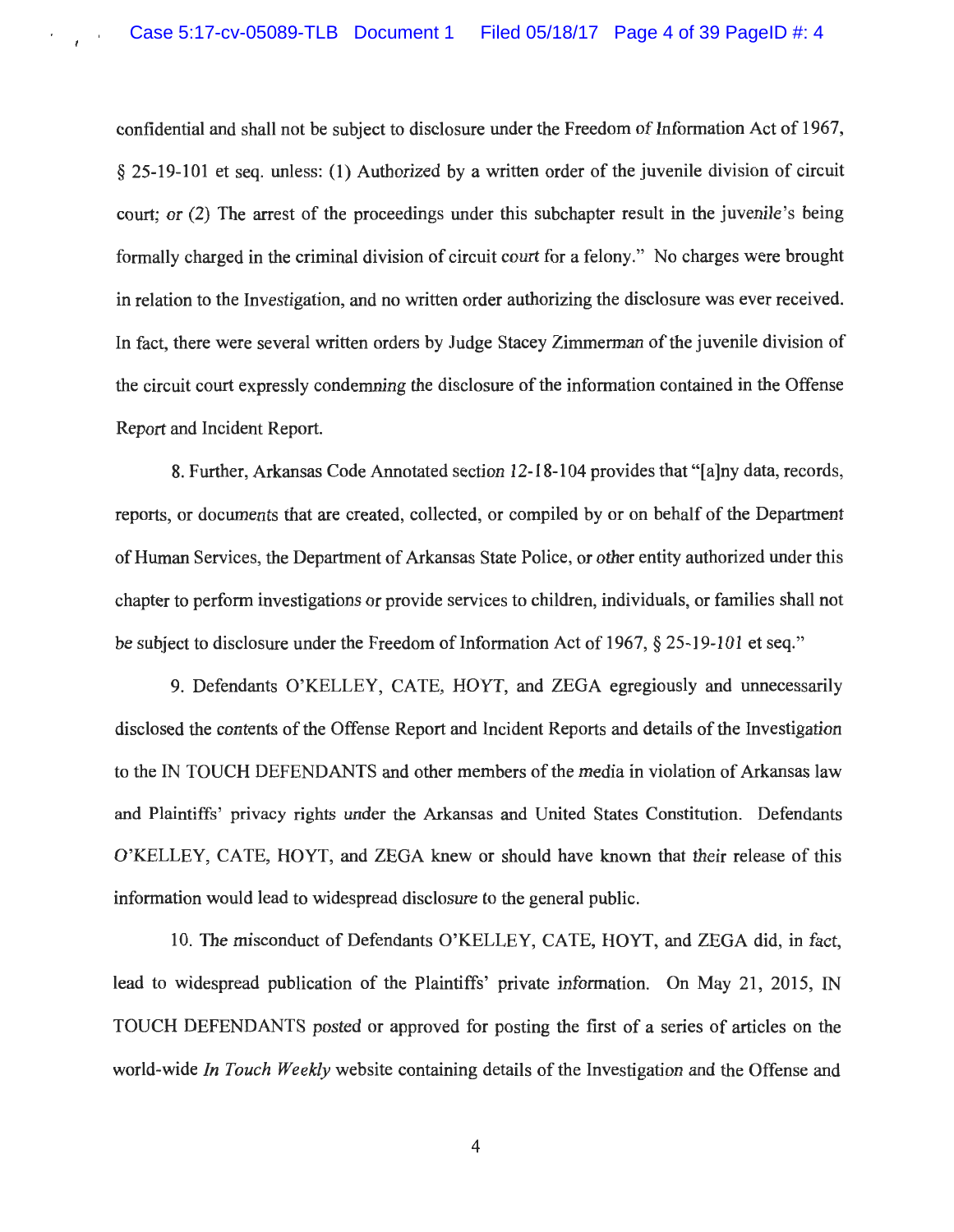Incident Reports. The article, posted under the salacious headline "Bombshell Duggar Police Report," included the complete text of the improperly released Offense Report. Almost immediately, other tabloids and users on social media picked up on the article, linking to the original post or summarizing its contents. Over the course of the next month, IN TOUCH DEFENDANTS published at least eight more articles describing the Investigation or linking to copies of the Offense Report and Police Report.

11. As a direct and proximate result of Defendants' misconduct, Plaintiffs endured harsh and unwarranted public scrutiny. Defendants' actions forced Plaintiffs to relive painful memories and experiences that occurred almost ten years prior, resulting in Plaintiffs suffering severe mental anguish and distress. Plaintiffs were also subject to the humiliation and extreme mental anguish of being publicly identified nation and world-wide as being victims of sexual abuse as minors and having the details of the most private and painful aspects of their lives released and published to friends, associates, and tens of millions of people throughout the United States and world.

12. Plaintiffs had no knowledge that the highly personal and painful details revealed in their confidential interviews would be disclosed to anyone except law enforcement and child services personnel. Indeed, they were instructed that their statements would remain confidential and not be released to the public. Plaintiffs had reasonable expectation of privacy in the statements they made to law enforcement under the U.S. Constitution, the Arkansas Constitution, and the Arkansas Child Maltreatment Act. Further, as minor victims of sexual abuse, Plaintiffs had a reasonable expectation of privacy in their identities as victims, and in the specific details of the abuse.

13. Defendants' disclosures of the highly personal details of Plaintiffs' molestation as well as the IN TOUCH DEFENDANTS' posting of those details on the *In Touch Weekly* website,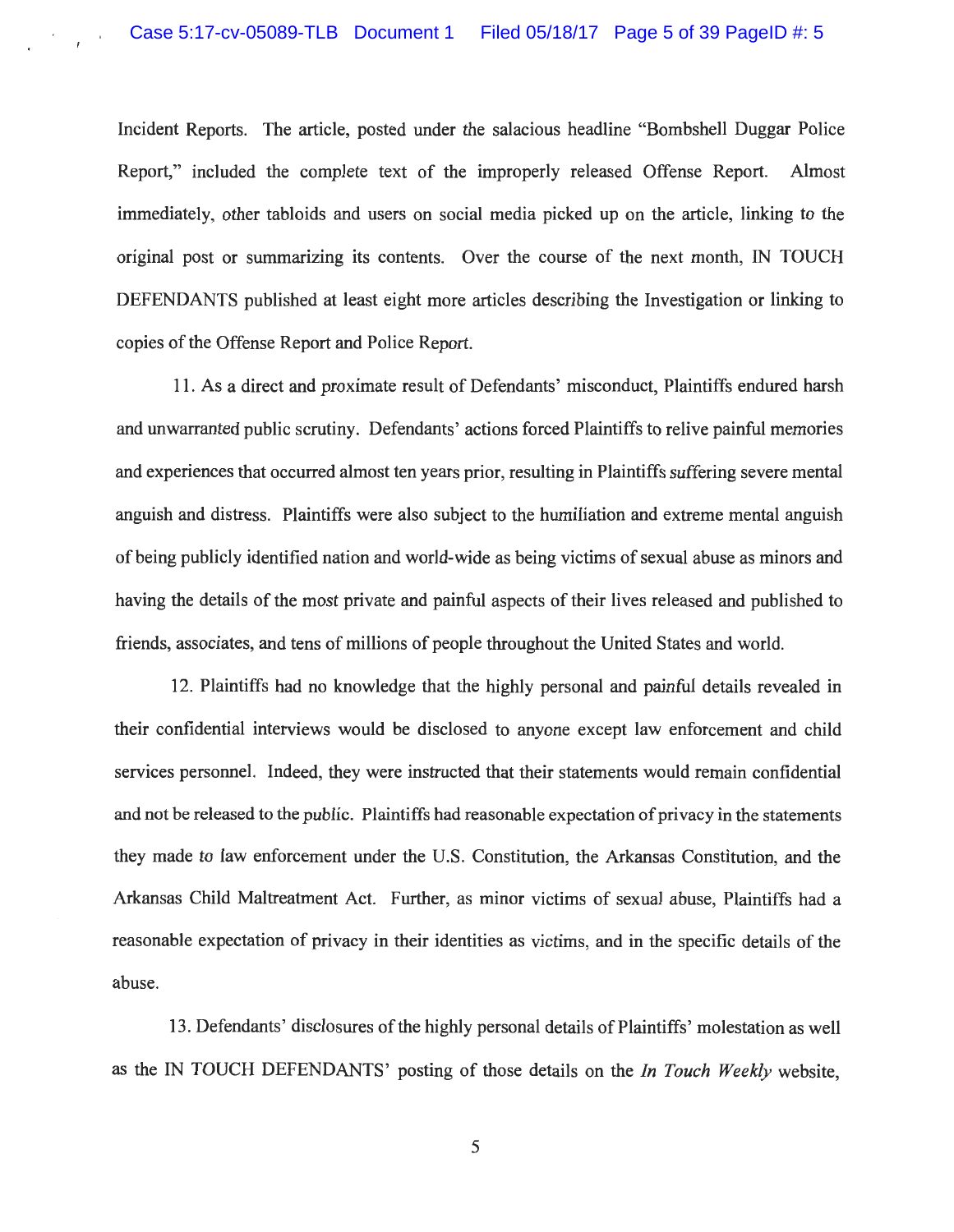constitute a clear and unwarranted invasion of Plaintiffs' right of privacy and other rights as discussed herein.

#### **JURISDICTION AND VENUE**

14. This case arises under 42 U.S.C. § 1983 and Arkansas law. This Court has jurisdiction over this action pursuant to 28 U.S.C. §§ 1331, 1343, and 1367.

15. Venue is proper in the Western District of Arkansas under 28 U.S.C. § 193 l(b)(2) because a substantial part of the events or omissions giving rise to the claims herein occurred in the district, plaintiffs were residents of the district at the time of Defendants' publications, and this is where plaintiffs have suffered the primary harm from Defendants' actions.

#### **THE PARTIES**

16. Plaintiff JILL DILLARD currently resides in Washington County, Arkansas, and was at all times relevant to this Complaint a resident of Washington County, Arkansas or Benton County, Arkansas and a citizen of the United States and the State of Arkansas.

17. Plaintiff JESSA SEEWALD is, and at all relevant times has been, a resident of Washington County, Arkansas and a citizen of the United States and the State of Arkansas.

18. Plaintiff JINGER VUOLO currently resides in the Laredo, Texas area, but was at all times relevant to this Complaint a resident of Washington County, Arkansas and a citizen of the United States and the State of Arkansas.

19. Plaintiff JOY DUGGAR is, and at all relevant times has been, a resident of Washington County, Arkansas and a citizen of the United States and the State of Arkansas. Plaintiff JOY DUGGAR was a minor at all times relevant to this Complaint.

20. Defendant CITY OF SPRINGDALE, ARKANSAS ("CITY") is a municipal corporation organized and existing under the laws of the State of Arkansas. Defendant CITY is,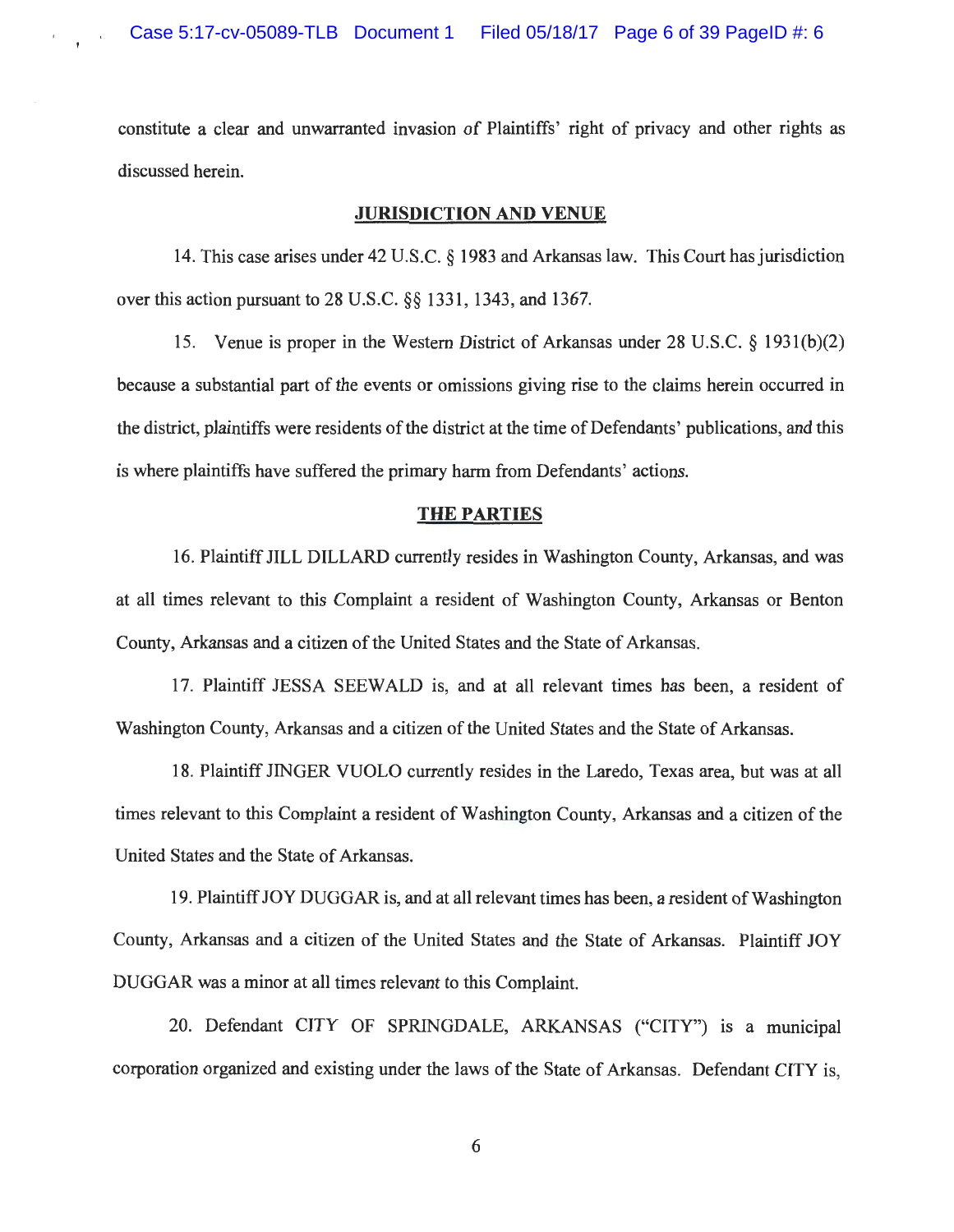and was at all relevant times mentioned herein, responsible for the actions and/or omissions and the policies, procedures, customs, and practices of the Police Department, the Springdale City Attorney's Office ("City Attorney's Office"), and their respective employees, agents, and officers.

21. At all relevant times, Defendant Kathy O'Kelley ("O'KELLEY") was the Chief of Police for the City of Springdale, Arkansas, and was employed by and was an agent of the CITY. In that capacity, she was the official responsible for setting and enforcing the policies, customs, and practices of the Police Department. At all relevant times, Defendant O'KELLEY directed, authorized, and/or ratified the actions of other Police Department employees, agents, and officials. Based on information and belief, and as described herein, Defendant O'KELLEY directed, authorized, and/or ratified the Police Department's unlawful release of the Offense Report to the IN TOUCH DEFENDANTS. On information and belief, and as described herein, Defendant O'KELLEY also directed and participated in the Police Department's unlawful release of the Offense Report to the IN TOUCH DEFENDANTS. Among other actions, Defendant O'KELLEY personally reviewed and sent the Offense Report to the IN TOUCH DEFENDANTS and other third parties in violation of PLAINTIFFS' Fourteenth Amendment and Arkansas privacy rights.

22. At all relevant times, Defendant ERNEST CATE ("CATE") was the City Attorney for the City of Springdale, Arkansas. He is employed by and is an agent of Defendant CITY and the City Attorney's Office. Based on information and belief, and as described herein, Defendant CA TE directed and participated in the City of Springdale' s unlawful release of the Offense Report. For instance, Defendant CATE personally reviewed and participated in creating and approving the copy of the Offense Report that was improperly released to the IN TOUCH DEFENDANTS and others in violation of PLAINTIFFS' Fourteenth Amendment and Arkansas privacy rights. Based on information and belief, and as described herein, Defendant CATE directed, authorized, and/or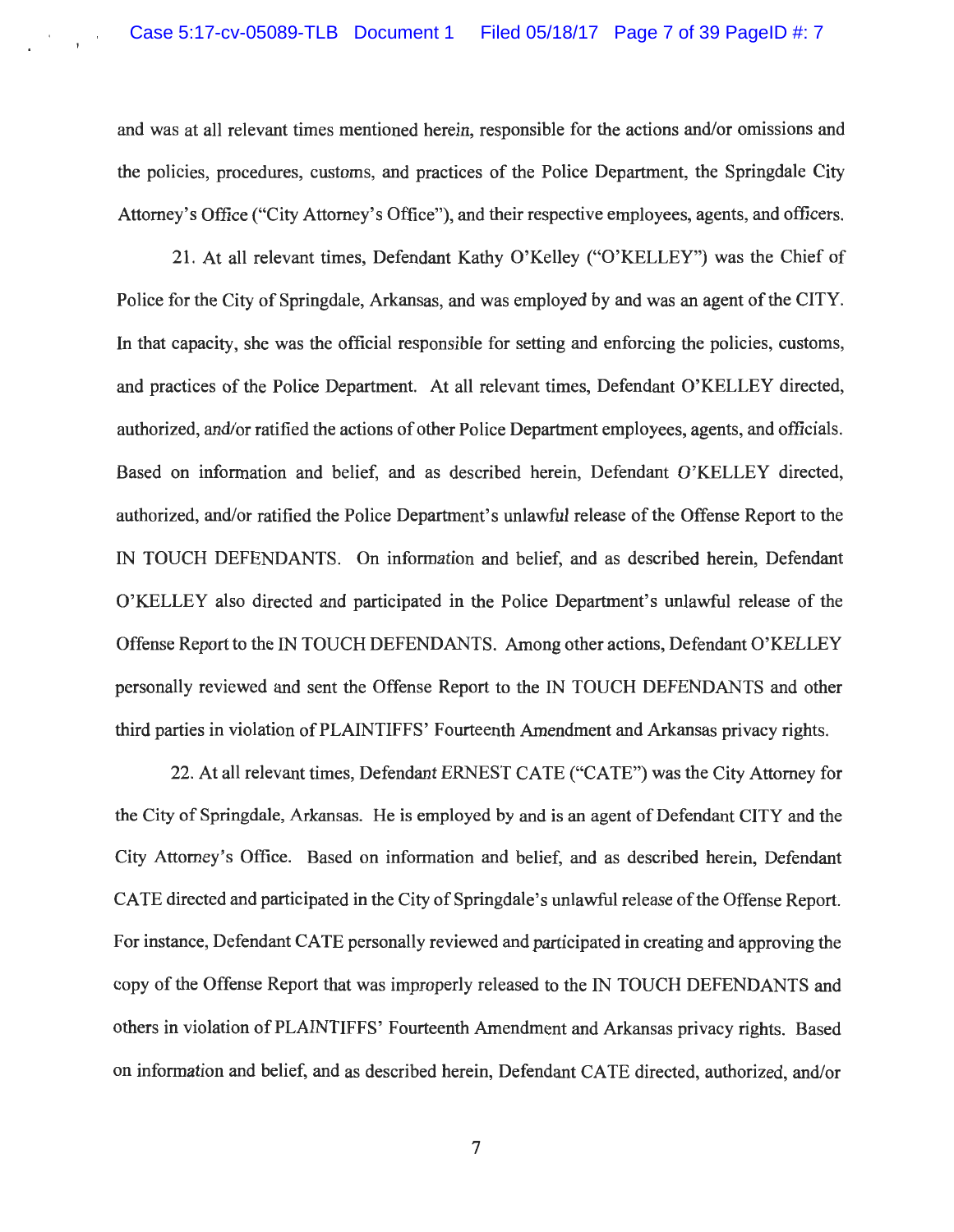ratified the Police Department's unlawful release of the Offense Report to the IN TOUCH DEFENDANTS.

23 . At all relevant times, CITY employed Defendant O'KELLEY and Defendant CATE (collectively, "CITY DEFENDANTS"). At all times material to this Complaint, CITY DEFENDANTS acted under color of law, acted in concert with one another, and acted under the customs, policies, practices, and usages of CITY.

24. Defendant COUNTY OF WASHINGTON, ARKANSAS ("COUNTY") is a municipal corporation organized and existing under the laws of the State of Arkansas. Defendant COUNTY is, and was at all relevant times mentioned herein, responsible for the actions and/or omissions and the policies, procedures, customs, and practices of the Sheriff's Office, the Washington County Attorney's Office ("County Attorney's Office"), and their respective employees, agents, and officers.

25. At all relevant times, Defendant RICK HOYT ("HOYT") was and is a member of the Sheriff's Office. He is employed by and is an agent of Defendant COUNTY and the Sheriff's Office. Based on information and belief, and as described herein, Defendant HOYT directed and participated in the Sheriff's Office's unlawful release of the Incident Report and Plaintiffs' highly confidential, sensitive, and private personal information contained in the Incident Report.

26. At all relevant times, Defendant STEVE ZEGA ("ZEGA") was the County Attorney for Washington County, Arkansas, and was employed by and an agent of Defendant COUNTY and the County Attorney's Office. On information and belief, and as described herein, Defendant ZEGA directed and participated in the Sheriff's Office's unlawful release of the Incident Report and the highly confidential, sensitive, and private personal information contained therein. Claims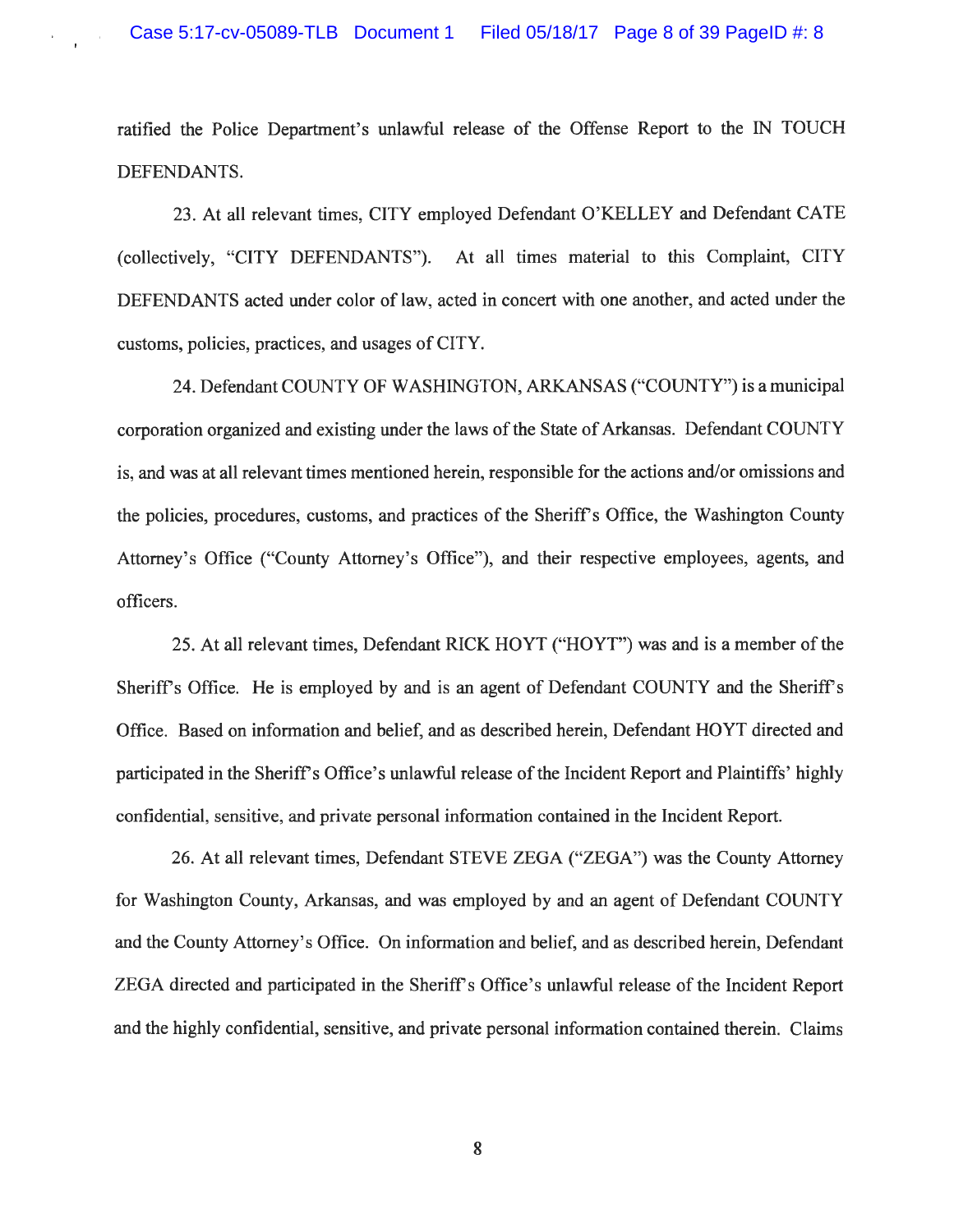against Defendant ZEGA are brought against him only in his official capacity as County Attorney for Washington County.

27. At all relevant times, COUNTY employed Defendant HOYT and Defendant ZEGA (collectively "COUNTY DEFENDANTS"). At all times material to this Complaint, COUNTY DEFENDANTS acted under color of law, acted in concert with one another, and acted under the customs, policies, practices, and usages of COUNTY.

28. Upon information and belief, Defendant BAUER PUBLISHING COMPANY, L.P. is, and at all relevant times was, a limited partnership organized under the laws of the State of New Jersey with its principal place of business in Englewood Cliffs, New Jersey, and is engaged in business in Washington County, Arkansas.

29. Upon information and belief, Defendant BAUER MAGAZINE, L.P. is, and at all relevant times was, a limited partnership organized under the laws of the State of Delaware with its principal place of business in Englewood Cliffs, New Jersey, and is engaged in business in Washington County, Arkansas.

30. Upon information and belief, Defendant BAUER MEDIA GROUP, INC. is, and at all relevant times was, a corporation formed under the laws of the State of Delaware with its principal place of business in New York, New York, and is engaged in business in Washington County, Arkansas.

31. Upon information and belief, Defendant BAUER, INC. is, and at all relevant times was, a corporation formed under the laws of the state of Delaware with its principal place of business in Englewood Cliffs, New Jersey, and is engaged in business in Washington County, Arkansas.

32. Upon information and belief, Defendant HEINRICH BAUER NORTH AMERICA, INC. is, and at all relevant times was, a corporation formed under the laws of the state of Delaware

9

 $\mathcal{L}$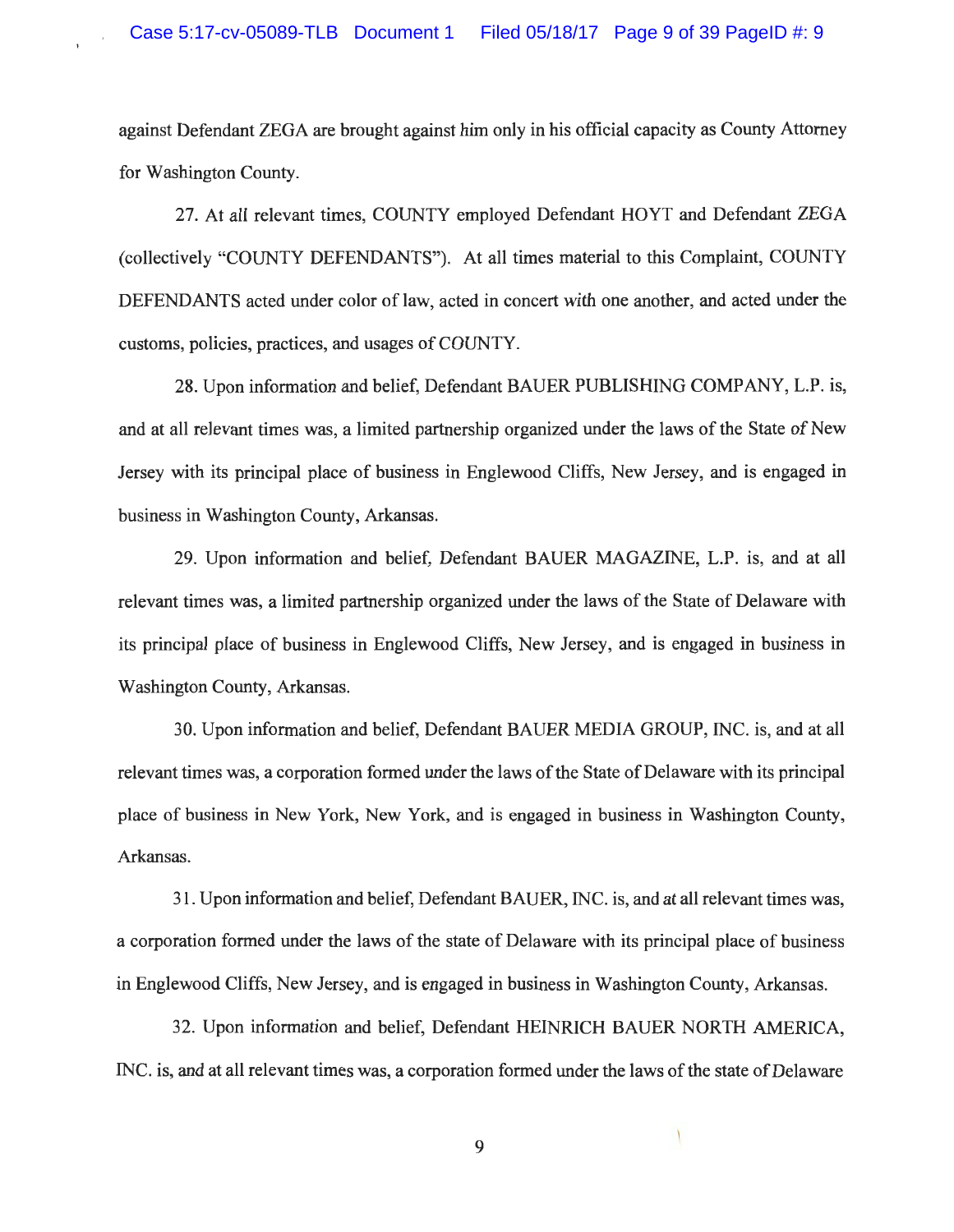with its principal place of business in Englewood Cliffs, New Jersey, and is engaged in business in Washington County, Arkansas.

33. Upon information and belief, Defendant BAUER MEDIA GROUP USA, LLC is, and at all relevant times was, a limited liability company organized under the laws of the state of Delaware, and is engaged in business in Washington County, Arkansas.

34. The IN TOUCH DEFENDANTS own, control, and/or publish the tabloid publication *In Touch Weekly,* which they cause to be distributed in print throughout the world, including in Washington County, Arkansas.

35. In addition to publishing print publications, the IN TOUCH DEFENDANTS frequently publish their articles on their Internet web site in order to promote the sale of their tabloid publications. The Internet publications are available to Internet users located in Washington County, Arkansas.

36. Plaintiffs are informed and believe, and based thereon allege, that at all relevant times, the IN TOUCH DEFENDANTS have operated as a joint venture dividing revenues and profits among them and seeking by their joint efforts to maximize gains and minimize losses. Plaintiffs further are informed and believe, and based thereon allege, that at all relevant times, the acts and conduct herein alleged of each of the IN TOUCH DEFENDANTS were known to, authorized by, or ratified by the other IN TOUCH DEFENDANTS. As such, each and every IN TOUCH DEFENDANT is equally responsible in whole or in part for each and every act alleged herein.

37. The true names and identities of Defendants DOES 1-10 are currently unknown to Plaintiffs. Plaintiffs will seek leave to amend this Complaint when the names and identities of DOES 1-10 have been ascertained. Based on information and belief, and as described herein, Defendants DOES 1-10 are the writers, photographers, editors, distributors, retailers, attorneys,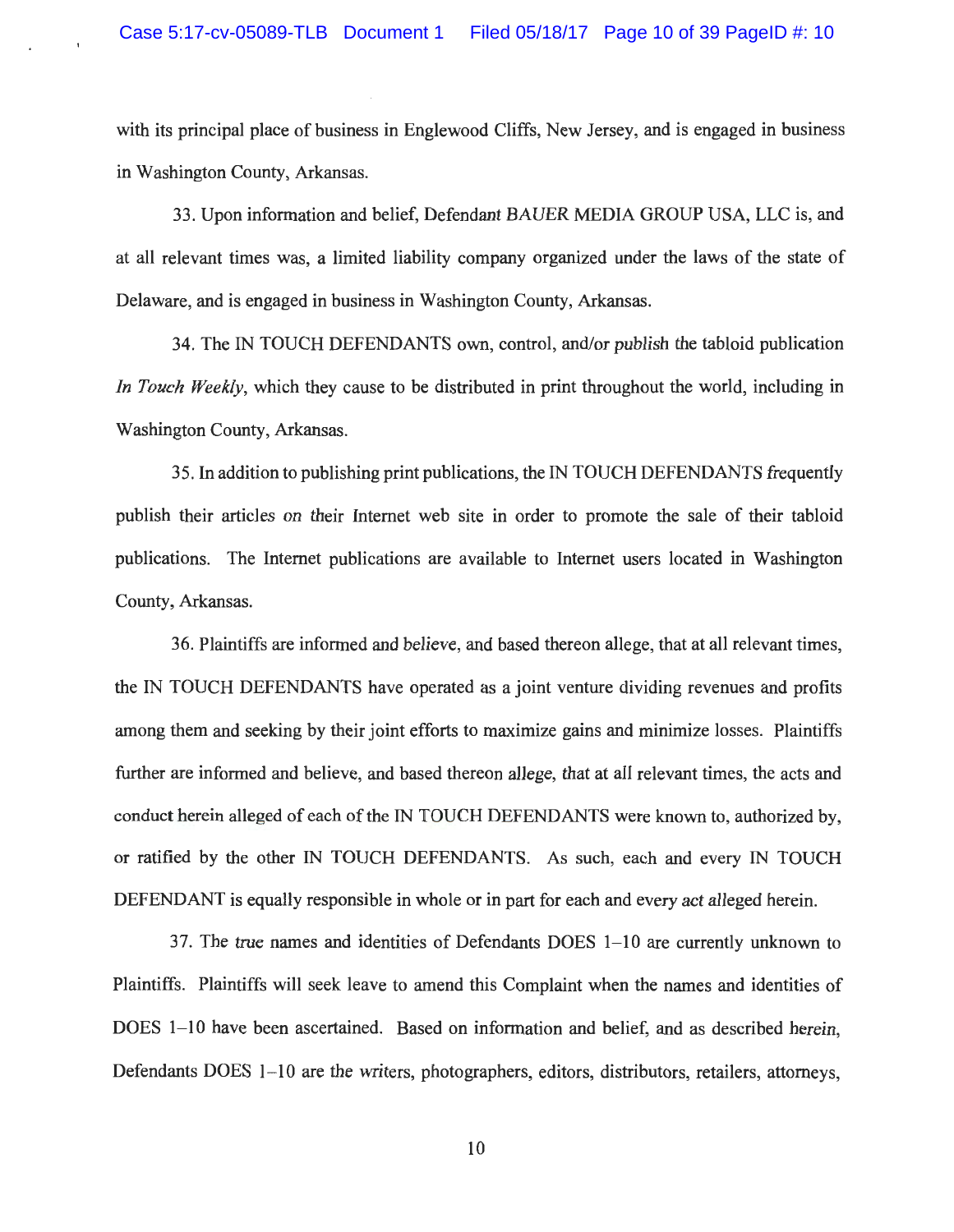employees of the Police Department, City Attorney's Office, Sheriff's Office, and County Attorney's Office, and others involved in the acts, occurrences, and events alleged in this Complaint, and are liable to Plaintiffs therefore.

#### **FACTUAL ALLEGATIONS**

38. Plaintiffs JILL DILLARD, JESSA SEEWALD, JIN GER VUOLO, and JOY DUGGAR are sisters and the daughters of Jim Bob Duggar and Michelle Duggar.

39. Plaintiffs are informed and believe, and based thereon allege, that on or about December 7, 2006, an unknown individual placed an anonymous phone call to the Arkansas State Police Child Abuse Hotline claiming that Josh Duggar had sexually molested Plaintiffs JILL DILLARD, JESSA SEEWALD, JINGER VUOLO, and JOY DUGGAR and another female individual. The alleged molestations took place from March 2002 to March 2003 while each Plaintiff was a minor child. The Police Department subsequently opened the Investigation and requested that Plaintiffs be brought to the Children's Safety Center located in Washington County, Arkansas, for interviews.

40. On information and belief, on or about December 7, 2006, Springdale Police Detective Darrell Hignite contacted the Sheriff's Office to notify the Sheriff's Office of the Investigation and institute an "agency assist" between the two departments.

41. On December 12, 2006, Plaintiffs arrived at the Children's Safety Center for interviews with the Police Department. Plaintiffs as well as three other siblings were interviewed individually by State Police Investigator Whitney Taylor. Plaintiffs were assured and promised that the interviews would remain confidential. Investigator Taylor asked each Plaintiff the details of the alleged sexual molestation, including where and how on their bodies Plaintiffs were touched and any other details Plaintiffs could remember. In addition, Plaintiffs and their siblings were asked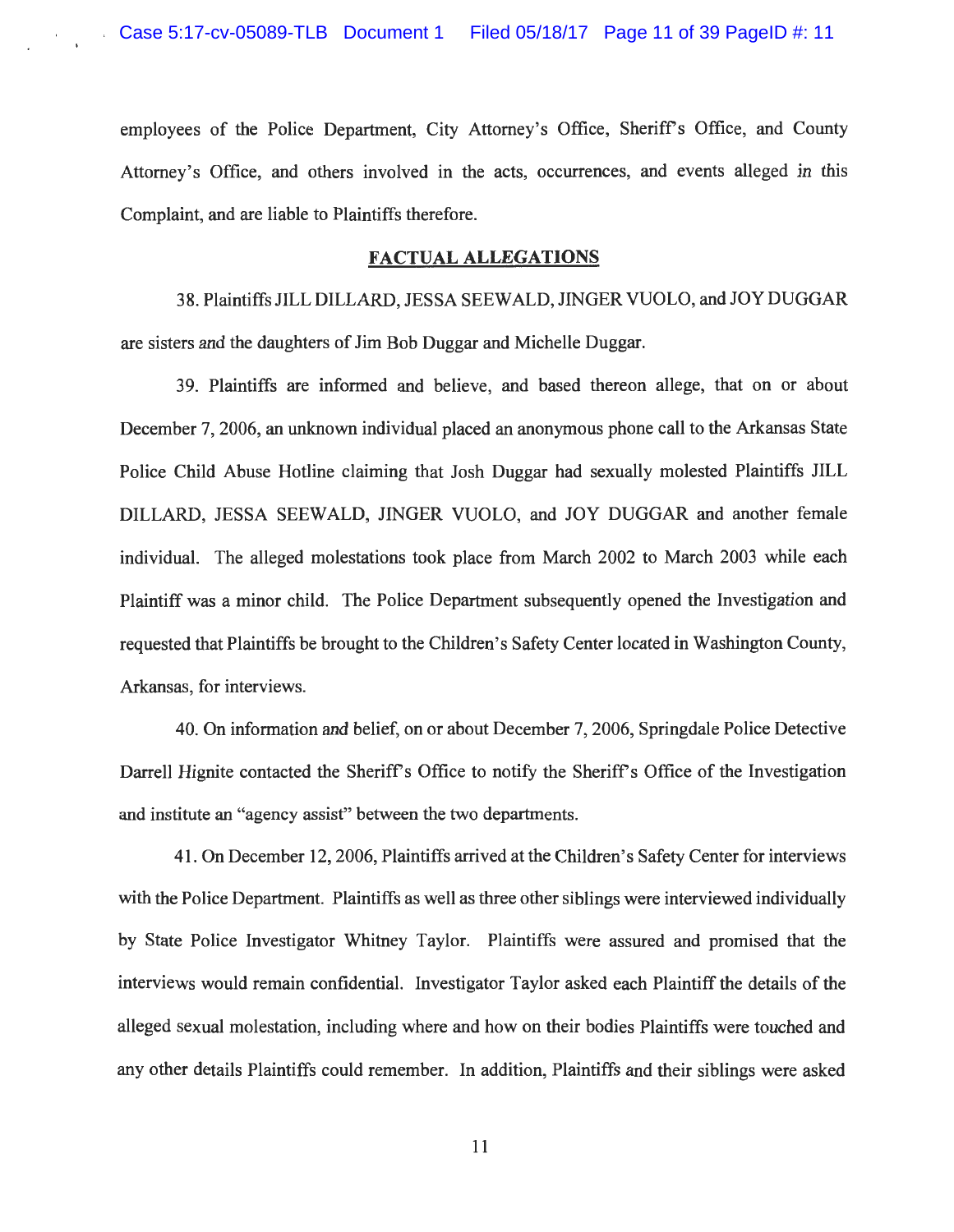specific questions about individually-identifying personal information, such as their hobbies, their grades in school, and where they were sleeping at the time of the incidents. The interviews were summarized and included in the Police Department's official Offense Report.

42. Plaintiffs, who were under the age of sixteen at the time, understood, believed, and expected that the interviews were confidential and would not be disclosed to the public. The promise of confidentiality was instrumental in Plaintiffs' understanding of the interviews.

43. The same day, as part of the agency assist implemented by the Police Department and the Sheriff's Office, Sheriff's Office Detective Gary Conner interviewed Jim Bob and Michelle Duggar. Jim Bob and Michelle provided Detective Conner with details of the alleged sexual molestation, including who had been molested, how many times, and where those molestations took place. In particular, Jim Bob and Michelle were asked about the ages of each victim and details about the family's sleeping arrangements. The contents of Detective Conner's interview with Jim Bob and Michelle was summarized and included in the Police Department's official Offense Report and the Sheriff's Office's official Incident Report.

44. On or about December 20, 2006, Detective Hignite submitted a Family In Needs of Services ("FINS") Affidavit with the Washington County FINS Division to institute a FINS case. Plaintiffs are also informed and believe, and thereupon allege that Detective Hignite provided his FINS Affidavit to the Washington County Prosecutor's Office for review.

45. No charges related to the Investigation were brought against Josh or any other member of the Duggar family. Plaintiffs believed the details of their experiences would remain confidential.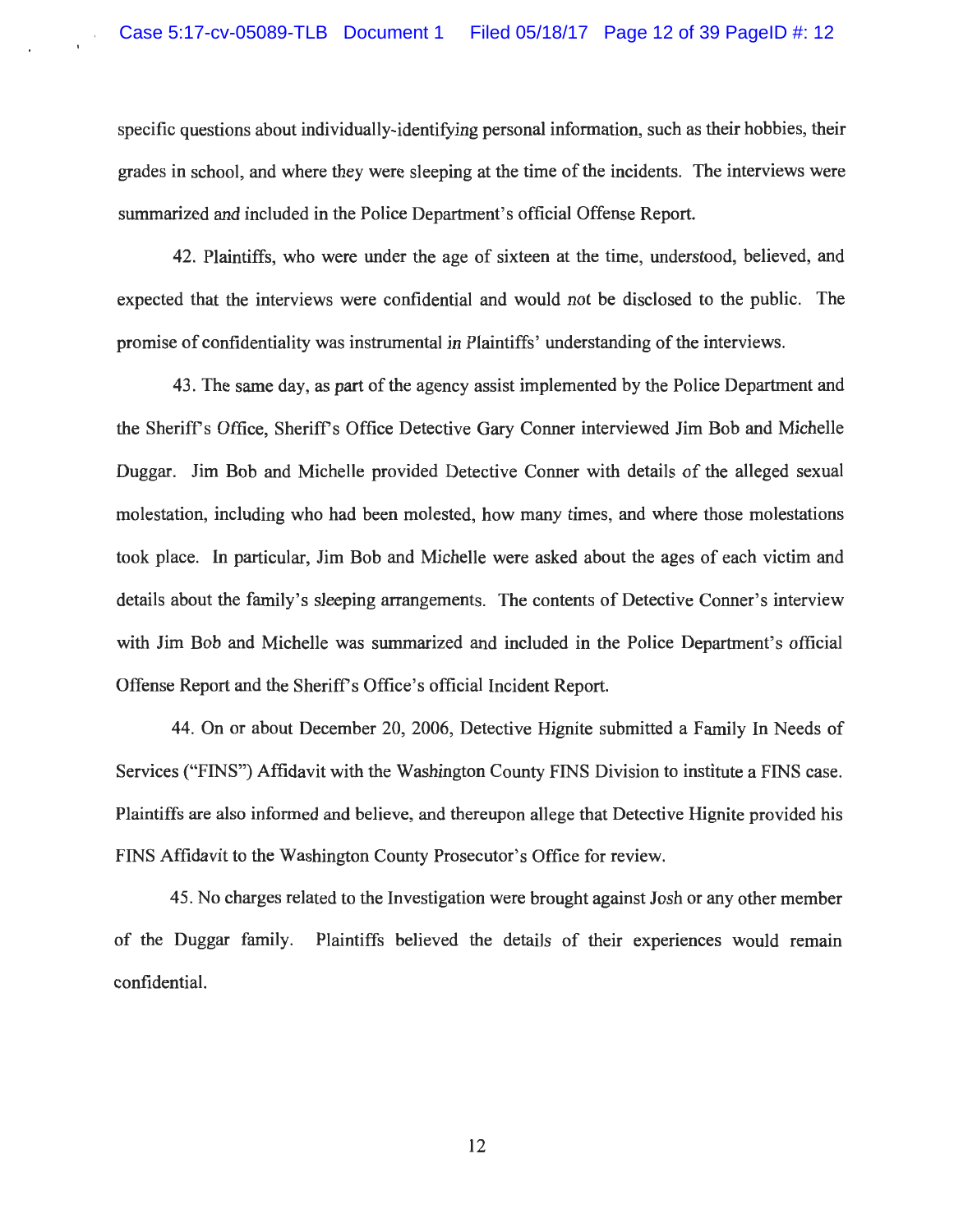# **CITY and COUNTY DEFENDANTS Rushed to Release Information to IN TOUCH DEFENDANTS**

46. Plaintiffs are informed and believe, and thereupon allege, that on or about May 15, 2015, the IN TOUCH DEFENDANTS, through their attorney Abtin Mehdizadegan, submitted a Freedom of Information Act ("FOIA") request to the Police Department seeking all files related to or mentioning Josh Duggar, Michelle Duggar, Jim Bob Duggar, and multiple addresses allegedly related to the Duggars. Despite the fact that no charges resulted from the Investigation and its results had not been made public, the FOIA request stated the IN TOUCH DEFENDANTS had cause to believe that an incident report had been filed with the Police Department and that Detective Hignite had participated in the investigation.

47. Mr. Mehdizadegan is a member of the law firm Cross, Gunter, Witherspoon & Galchus, P.C. ("CGWG"). Plaintiffs are informed and believe and upon that basis allege that one of the partners of CGWG, Carolyn B. Witherspoon, is a close and personal friend of Defendant O'KELLEY.

48. On information and belief, Defendant O'KELLEY oversaw correspondence between the Police Department and Mr. Mehdizadegan regarding disclosure of the Offense Report. For instance, Defendant O'KELLEY reassured Mr. Mehdizadegan that the redacted Offense Report would be provided by the evening of May 20, 2015, the date when Arkansas law ostensibly required production of the FOIA request. Nonetheless, Arkansas law permits agencies to obtain time extensions under the Act, precisely to give agencies time to consider the sometimes complicated legal ramifications of disclosure.

49. On information and belief, the IN TOUCH DEFENDANTS, through Mr. Mehdizadegan, also faxed a FOIA request to the Sheriff's Office on or about May 15, 2015.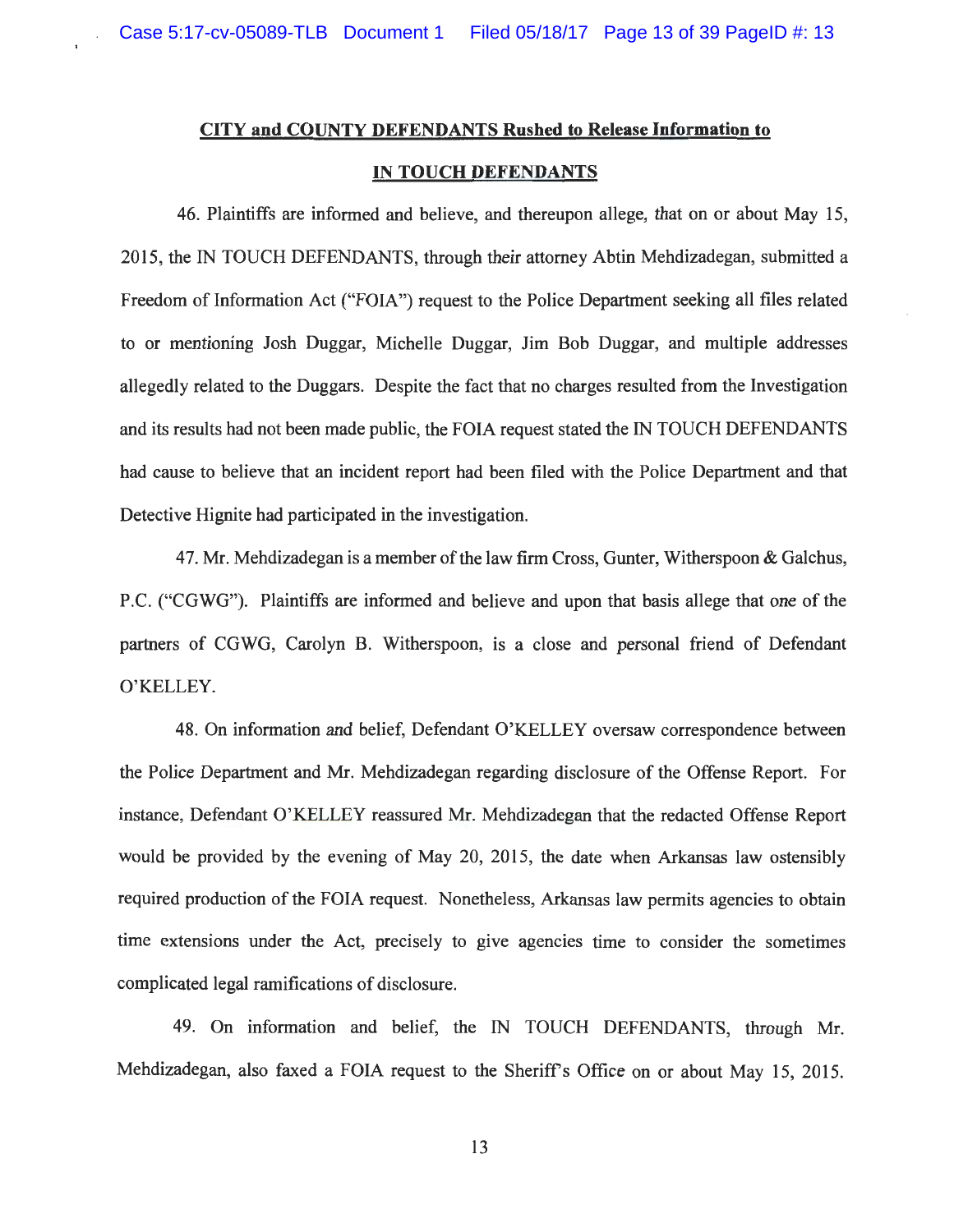Similar to the FOIA request to the Police Department, the FOIA request to the Sheriff's Office requested all files related to or mentioning Josh Duggar, Michelle Duggar, Jim Bob Duggar, and multiple addresses alleged to be related to the Duggars. The FOIA request also stated that the IN TOUCH DEFENDANTS had cause to believe that an incident report was filed with the Sheriffs Office even though no charges had ever been brought against Josh.

50. Plaintiffs are informed and thereupon allege that COUNTY DEFENDANTS directed and personally participated in preparing documents, including the Incident Report, in response to the FOIA requests. On information and belief, Defendant HOYT, in his official capacity, organized, oversaw, and approved the Sheriffs Office's preparation of the redacted Incident Report. Defendant ZEGA, in his official capacity as County Attorney, oversaw, counseled, and approved the Sheriff's Office's release of the redacted Incident Report to the IN TOUCH DEFENDANTS and others.

51. At approximately 3:15 p.m. on May 19, 2015, the IN TOUCH DEFENDANTS posted an article on the *In Touch Weekly* website under the headline'" 19 Kids and Counting' Son Named in Underage Sex Probe." The post stated the IN TOUCH DEFENDANTS were "reporting exclusively" that Josh had been investigated for sexual assault. Although the Investigation had not been made public, the article included specific details about the Investigation, including the fact that Detective Hignite was involved and that the CITY and COUNTY had not moved forward with the case due to the statute of limitations. The post concluded with a promotion for sales of the hardcopy version of *In Touch Weekly,* noting that for "the latest inside Josh Duggar's shocking past, pick up the new issue of *In Touch Weekly,* on newsstands tomorrow!"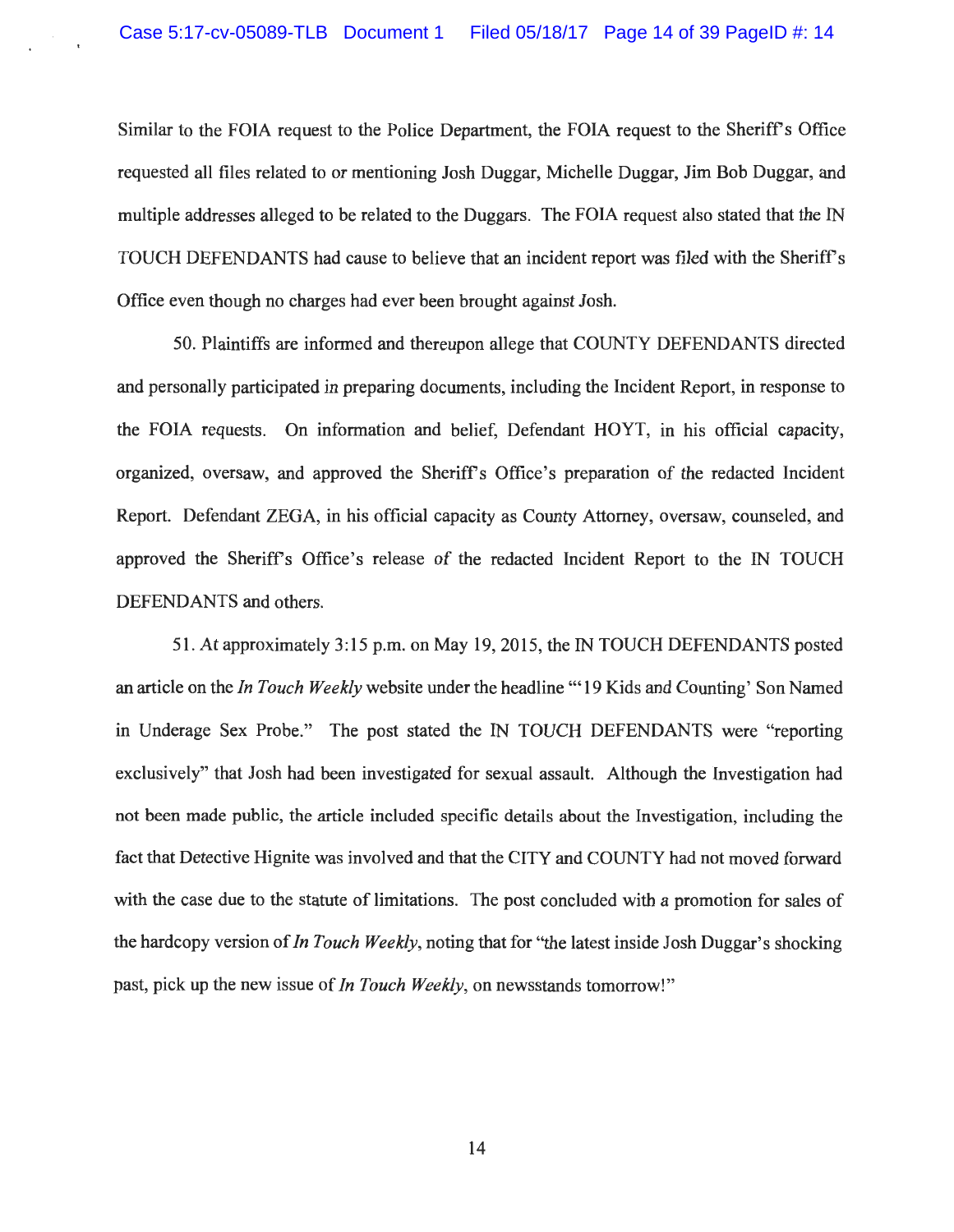52. On information and belief, neither the Police Department nor the Sheriff's Office had officially or formally responded to the FOIA requests at the time the May 19th article was posted on the *In Touch Weekly* website.

53. Shortly after the article was posted, the Police Department received numerous FOIA requests for documents related to the Duggars and the Investigation. On information and belief, the influx of FOIA requests and the level of detail contained in the IN TOUCH DEFENDANTS' website post led members of the Police Department to suspect that a Department source was leaking information to the media. The steady leaking of information encouraged and reinforced the Department's sense of urgency to release the lurid details of Plaintiffs' abuse to the media. The increase in media requests caused Defendant O'KELLEY to contemplate whether the Police Department would soon end up in the tabloids, creating the prospect of worldwide media attention for what was otherwise a sleepy, small-town police department. Of course, it was precisely the identity of the victims that would invite such public scrutiny upon Springdale. A response to the FOIA request that did not include the victims' identifying details, or the lurid minutiae of their ordeal, would not have attracted the desired public attention.

54. Plaintiffs are informed and thereupon allege that Defendant O'KELLEY, acting under a sense of urgency from the May 20, 2015 deadline and recognizing the potential for increased publicity for the Police Department, rushed to prepare the Offense Report for distribution to the IN TOUCH DEFENDANTS and other members of the media. Defendant O'KELLEY instructed members of the Police Department, including Captain Ron Hritz, to redact certain personal information from the Offense Report.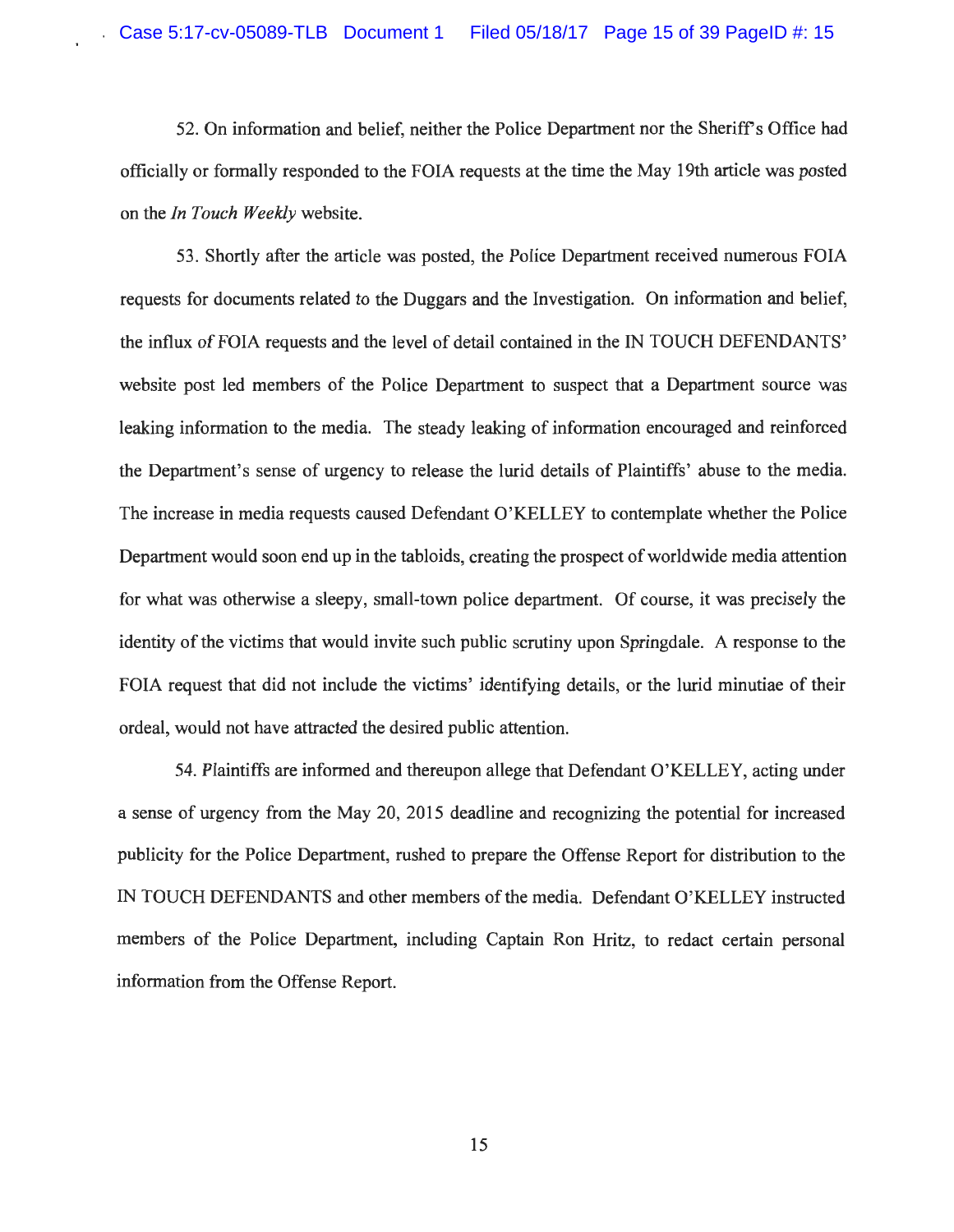55. On information and belief, Defendant O'KELLEY spoke with Mr. Mehdizadegan on the afternoon of May 20, 2015 and assured him the Police Department would produce documents responsive to the FOIA request later that evening.

56. At approximately 6:45 p.m. on May 20, 2015, Defendant O'KELLEY received the redacted copy from Captain Ron Hritz. Approximately thirty-five minutes later, she forwarded the copy to Defendant CATE for review and final approval for external circulation. However, on information and belief, Defendant O'KELLEY did not wait for a response from Defendant CATE. Nor did she seek an extension of the deadline. Instead, Defendant O'KELLEY sent the partiallyredacted Offense Report to Mr. Mehdizadegan at approximately 8:58 p.m. Defendant O'KELLEY also sent the Offense Report to a local news organization pursuant to a separate FOIA request.

57. Several minutes later at approximately 9:03 p.m., Defendant CATE replied that he approved the redacted Offense Report for public distribution. He noted, however, that the Police Department and the City Attorney's Office should consult with Carolyn Witherspoon from CGWG, the law firm facilitating the request for the documents, about the redactions.

58. Contrary to Arkansas law and the bounds of human decency, the Offense Report approved for distribution included information clearly identifying Plaintiffs as sexual assault victims. The unredacted information released to the media for the express purpose of publication included Jim Bob Duggar's and Michelle Duggar's names, the family's current and former address, and other personal details about each individual victim. To compound Plaintiffs' humiliation, the Police Department released the improperly-redacted Offense Report to the public containing the full descriptions of Plaintiffs' and their siblings' confidential interviews with Investigator Taylor. Thus, each Plaintiff was not only obviously identifiable from the facts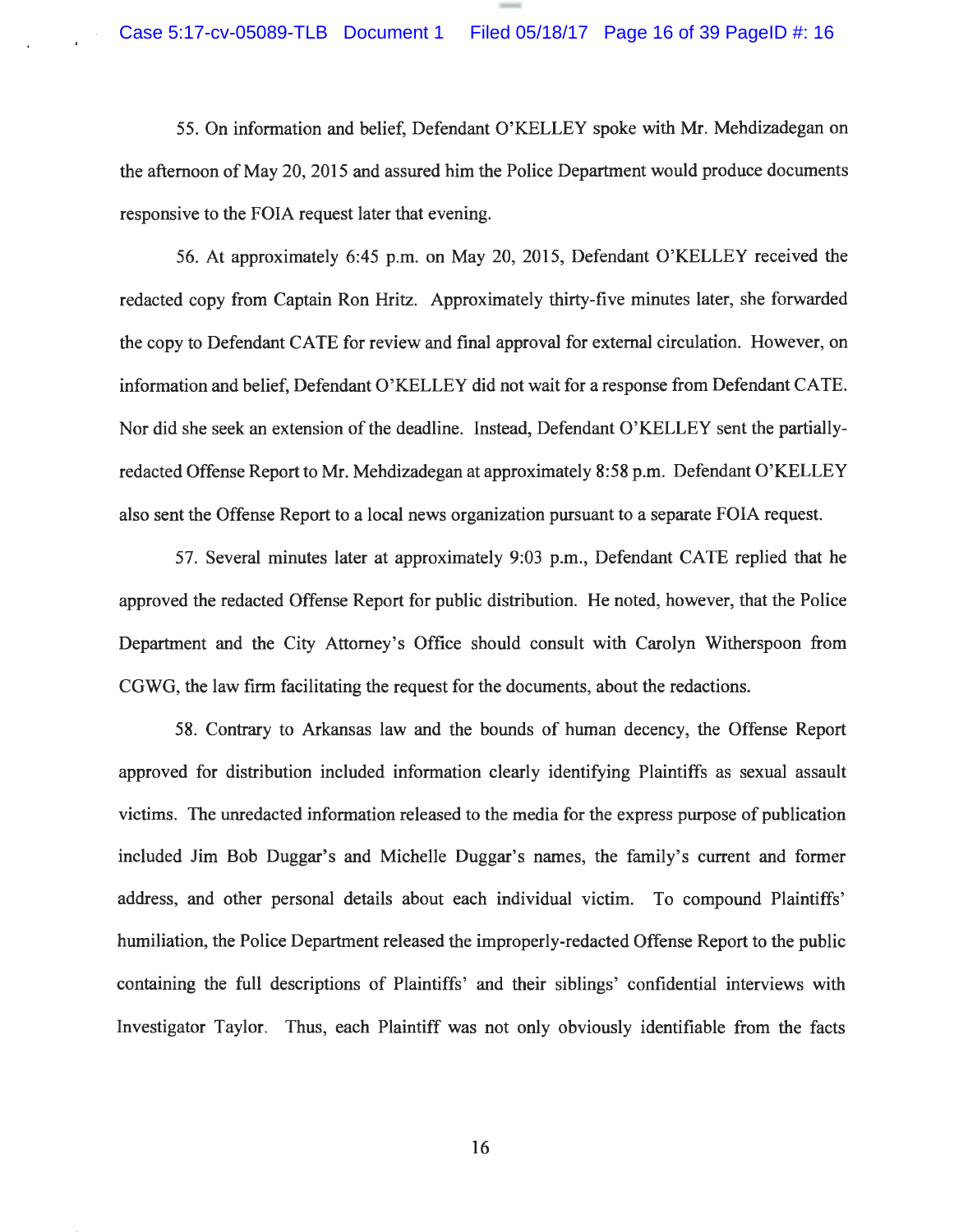publicized by Defendants, but each Plaintiff was forced to endure the publication of graphic descriptions about their molestation.

59. Similarly, on or about May 21 , 2015, Defendants HOYT and ZEGA, acting under the official policies and procedures of the COUNTY, directed employees from the Sheriff's Office, including employees in the Records, Dispatch, and Criminal Investigation Divisions, to copy and mail the redacted Incident Report and other documents to Mr. Mehdizadegan.

60. The "redacted" version of the Incident Report the COUNTY DEFENDANTS released to the IN TOUCH DEFENDANTS made no more than a pretextual effort at protecting Plaintiffs' rights. Despite a handful of cosmetic redactions, the released Incident Report included information identifying Plaintiffs as the victims of sexual assault, including Jim Bob Duggar's and Michelle Duggar's names, the family's current and former address, and other personal details about each individual Plaintiff. In particular, the released Incident Report expressly identified one of Josh's victims as his then 5-year-old sister, thereby identifying Plaintiff JANE DOE 2 as one of the victims. The other victims were similarly identifiable by facts described in the Incident Report.

61. Plaintiffs are informed and thereupon allege that after seeing the IN TOUCH DEFENDANTS' salacious May 19, 2015 article, CITY DEFENDANTS and COUNTY DEFENDANTS rushed to prepare redacted copies of the Offense Report and Incident Report and provide them to IN TOUCH DEFENDANTS and the media.

62. On information and belief, Defendant O'KELLEY, Defendant CATE, the Police Department, and the City Attorney's Office did not wait to seek external guidance from the Arkansas Municipal League or the CITY's child services departments regarding the disclosure of confidential sexual abuse information obtained from a minor at any point prior to releasing the information to the IN TOUCH DEFENDANTS.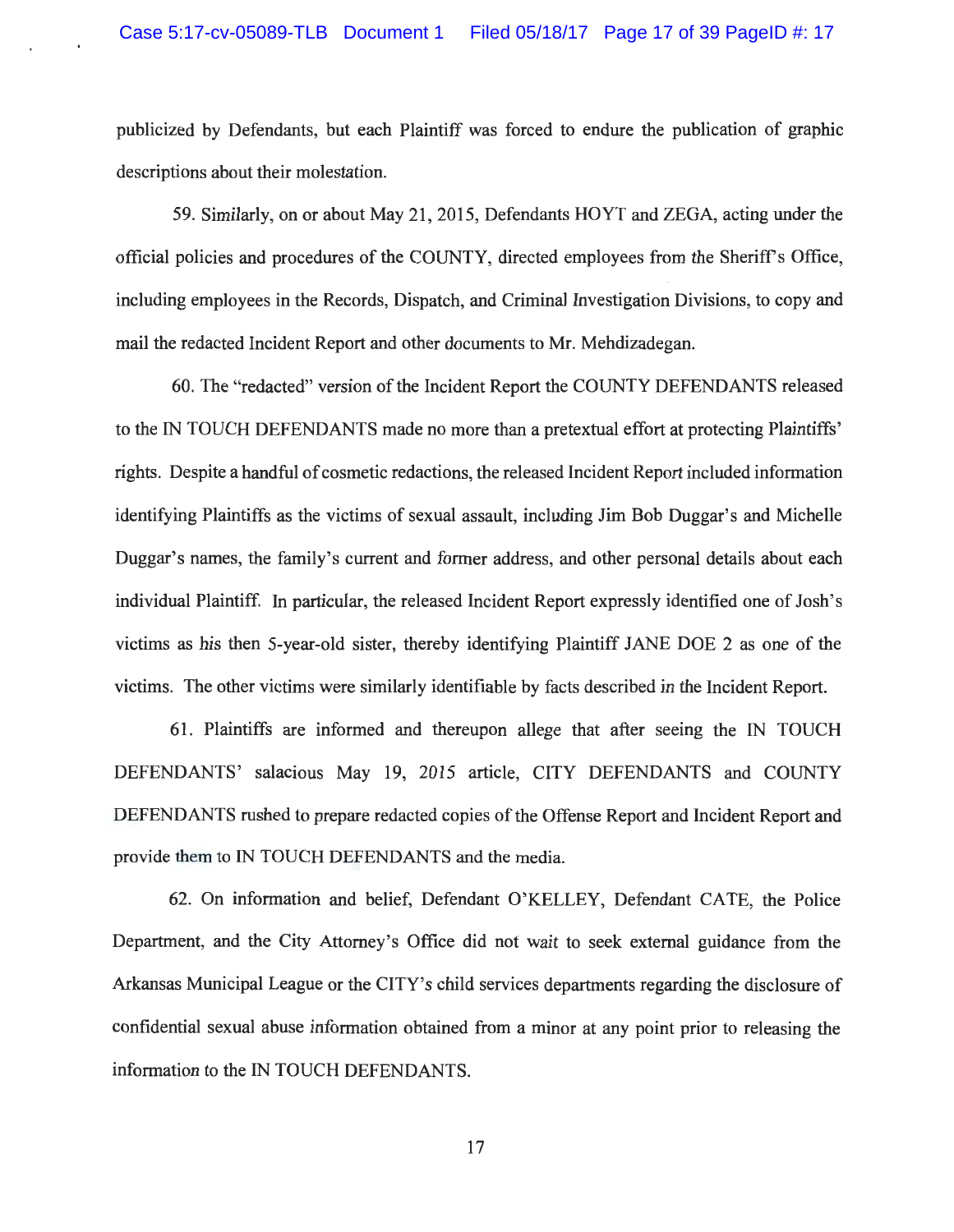63. The publication of the Investigation's details brought the expected scrutiny upon Springdale and its law enforcement agencies, but not all of that attention was favorable. In particular, public backlash formed against the intentional release and publication of details of Plaintiffs' sexual victimization. Plaintiffs are informed and believe and on that basis allege that after the release of the Offense Report, Defendant CATE for the first time asked the Arkansas Municipal League to review the information to determine if it was subject to disclosure under the Arkansas FOIA. Almost immediately upon receiving the inquiry, Municipal League attorneys noted that Arkansas law prohibited disclosure of the identity of victims of sex crimes. A few hours later, the Municipal League determined that the released information was indeed exempt from FOIA disclosure.

64. Similarly, Plaintiffs are informed and on that basis allege, CITY DEFENDANTS did not send the Offense Report to the Arkansas Department of Health Services ("DHS"), until the morning of May 21, 2015, after the documents had been released to the IN TOUCH DEFENDANTS and others. Defendants neglected to send DHS the Offense Report even though it was part of a FINS case, one in which the DHS generally provides services designed to protect any involved juveniles and their families. DHS's review occurred at its own request only after a DHS attorney called Defendant CATE, having become aware of the release of Plaintiffs' information, and requested the opportunity to determine if any objectionable or improper information had been disclosed. Upon information and belief, despite the fact that a FINS case had been opened, the Police Department and the City Attorney's Office did not request DHS assistance at any time prior to releasing the Offense Report.

65. Caught having improperly released Plaintiffs' information in violation of Arkansas law, Defendant O'KELLEY now called Mr. Mehdizadegan and took the position that the certain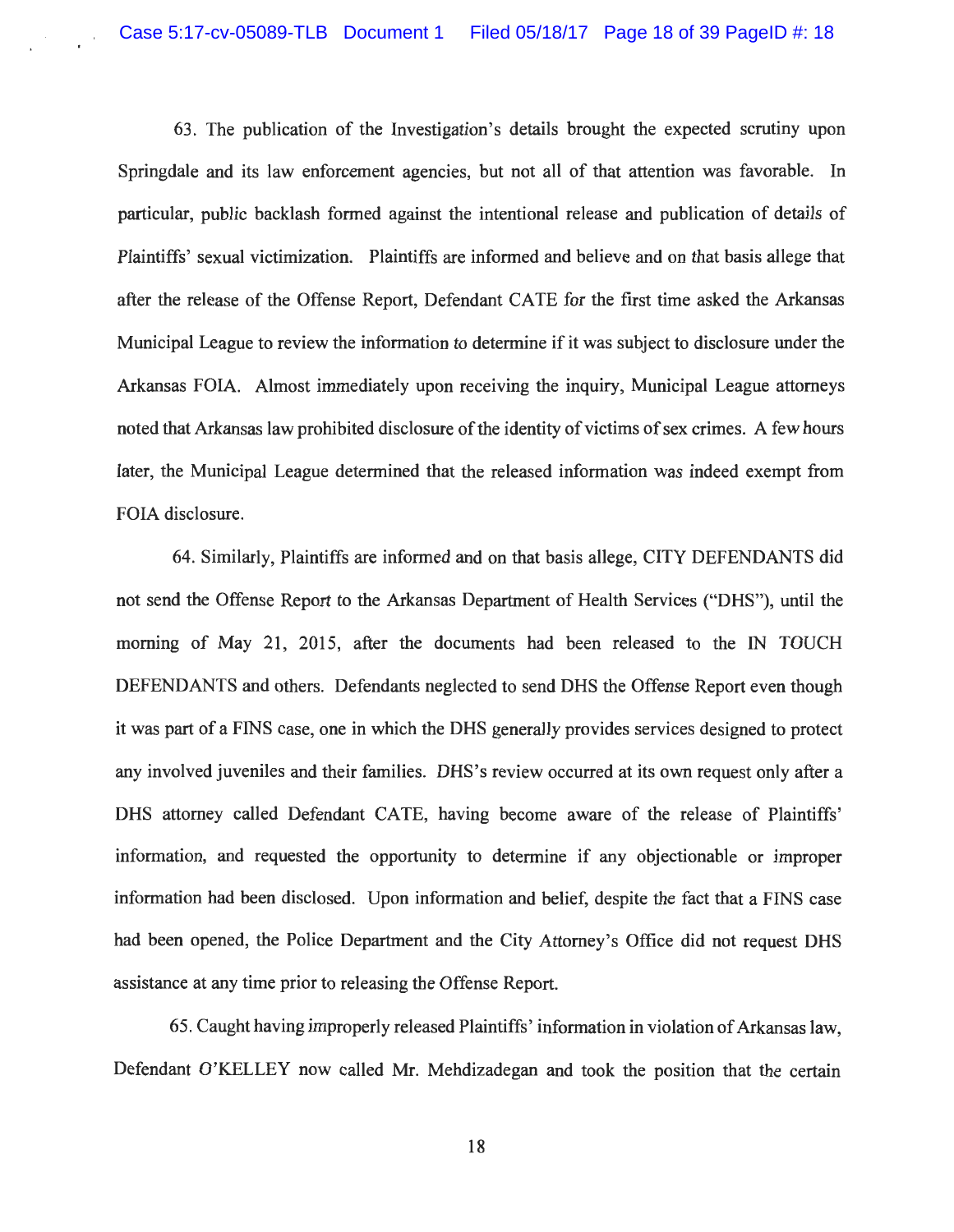identifying information her Department released should no longer be published. Specifically, she requested that the IN TOUCH DEFENDANTS refrain from using Jim Bob and Michelle's names as those facts identified Plaintiffs and therefore violated Arkansas law. Defendant O'KELLEY further requested that Mr. Mehdizadegan accept a different redacted version of the Offense Report.

# **Unlawful Publication of The Offense Report, Incident Report, and**

#### **Details of The Investigation**

66. Despite Defendant O'KELLEY's belated request that the IN TOUCH DEFENDANTS delay the Offense Report's publication, Defendants published the previously-produced Offense Report on their *In Touch Weekly* Site on May 21, 2015, under the headline "Bombshell Duggar Police Report: Jim Bob Duggar Didn't Report Son Josh's Alleged Sex Offenses For More Than A Year." The post contained the full thirty-three (33) page copy of the Offense Report as well as a narrative describing its contents along with the warning:

## WARNING: Graphic descriptions contained in police report.

On information and belief, the post was written, edited, and posted by employees of the IN TOUCH DEFENDANTS. Unsurprisingly, the IN TOUCH DEFENDANTS included every identifying fact released by the Police Department before its belated attempt to correct the disclosure.

67. As mentioned above, almost immediately after publication, users on social media and online forums began identifying which members of the Duggar family were victims of Josh's actions. For example, a user on the online forum "freejinger.org" commented that from the length of the redacted names and the details of the interviews, each victim's identity could be determined. Many on social media expressed concern for the victims, including Plaintiffs, noting that Plaintiffs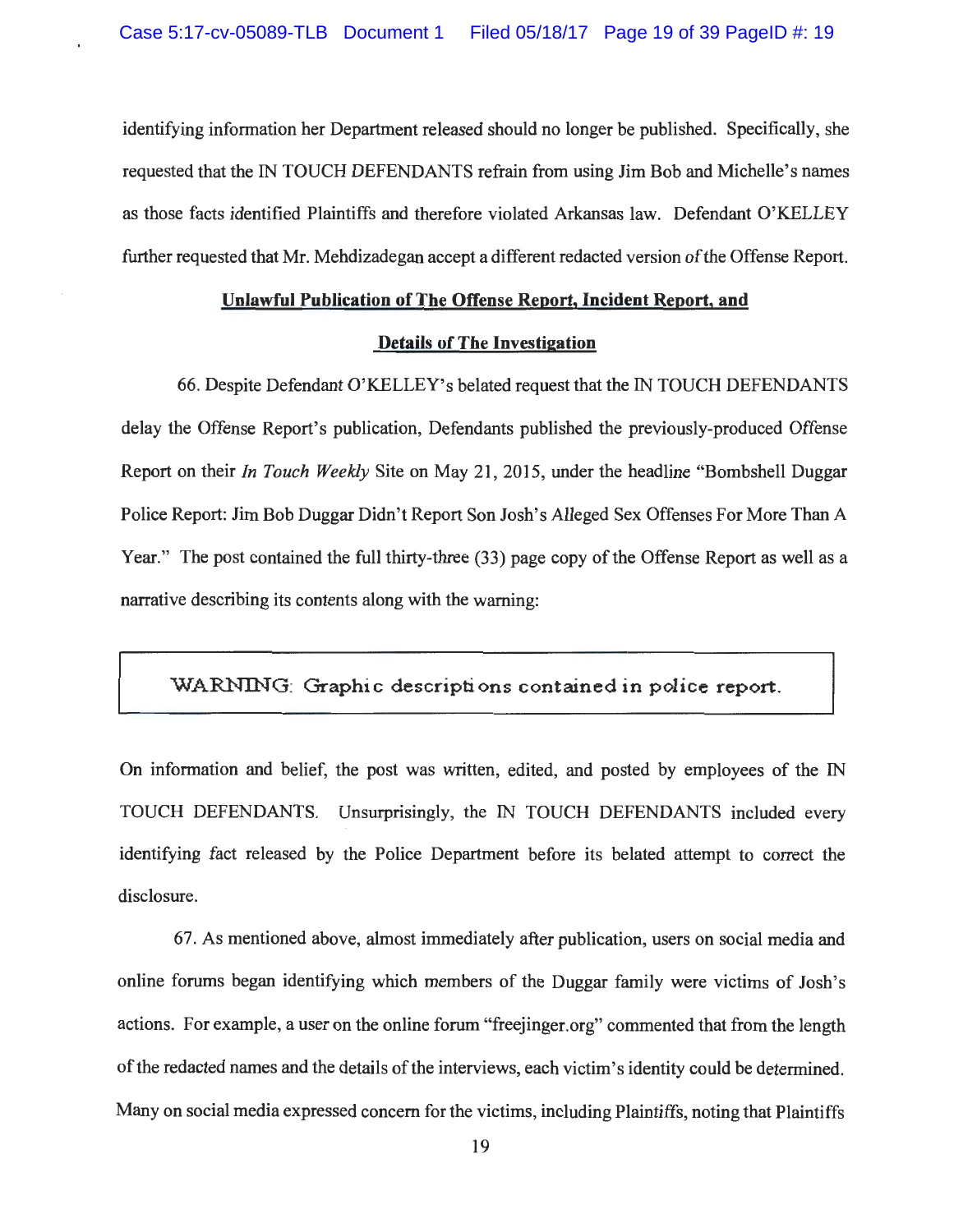had been re-victimized by having the details of their sexual assault reverberating through the media as a result of Defendants' actions.

68. Others, however, were far less kind. Plaintiffs were subjected to spiteful and harsh comments and harassment on the Internet and in their daily lives. Some chastised their personal decision to forgive their brother while others used the opportunity to provide unwarranted commentary on all aspects of Plaintiffs' lives. Others simply reveled in the *ad hoc* disclosure of the lurid details of Plaintiffs' suffering.

69. Numerous media outlets and websites picked up on the story, and posted links to it, further exposing millions of people to the Offense Report released by the Police Department and its "graphic" descriptions of intimate details of Plaintiffs' molestation. As a natural and foreseeable consequence of the IN TOUCH DEFENDANTS' conduct, massive numbers of individuals visited the *In Touch Weekly* site and purchased the print version of *In Touch Weekly,*  for which the IN TOUCH DEFENDANTS have been unjustly enriched through increased revenues and profits.

70. Concurrently, in order to protect the victims' identities, JOY DUGGAR, then a minor, filed a motion with the Circuit Court of Washington County, Arkansas to expunge the Offense Report from the public record. On May 21, 2015, Judge Stacey Zimmerman granted the motion and ordered the Offense Report expunged from the public record and any and all copies destroyed. Judge Zimmerman specifically noted:

1. Pursuant to Ark. Code Arm.  $\S 16-90-1104$  ("Section 1104"), "[a] law enforcement agency shall not disclose to the public information directly or indirectly identifying the victim of a sex crime...."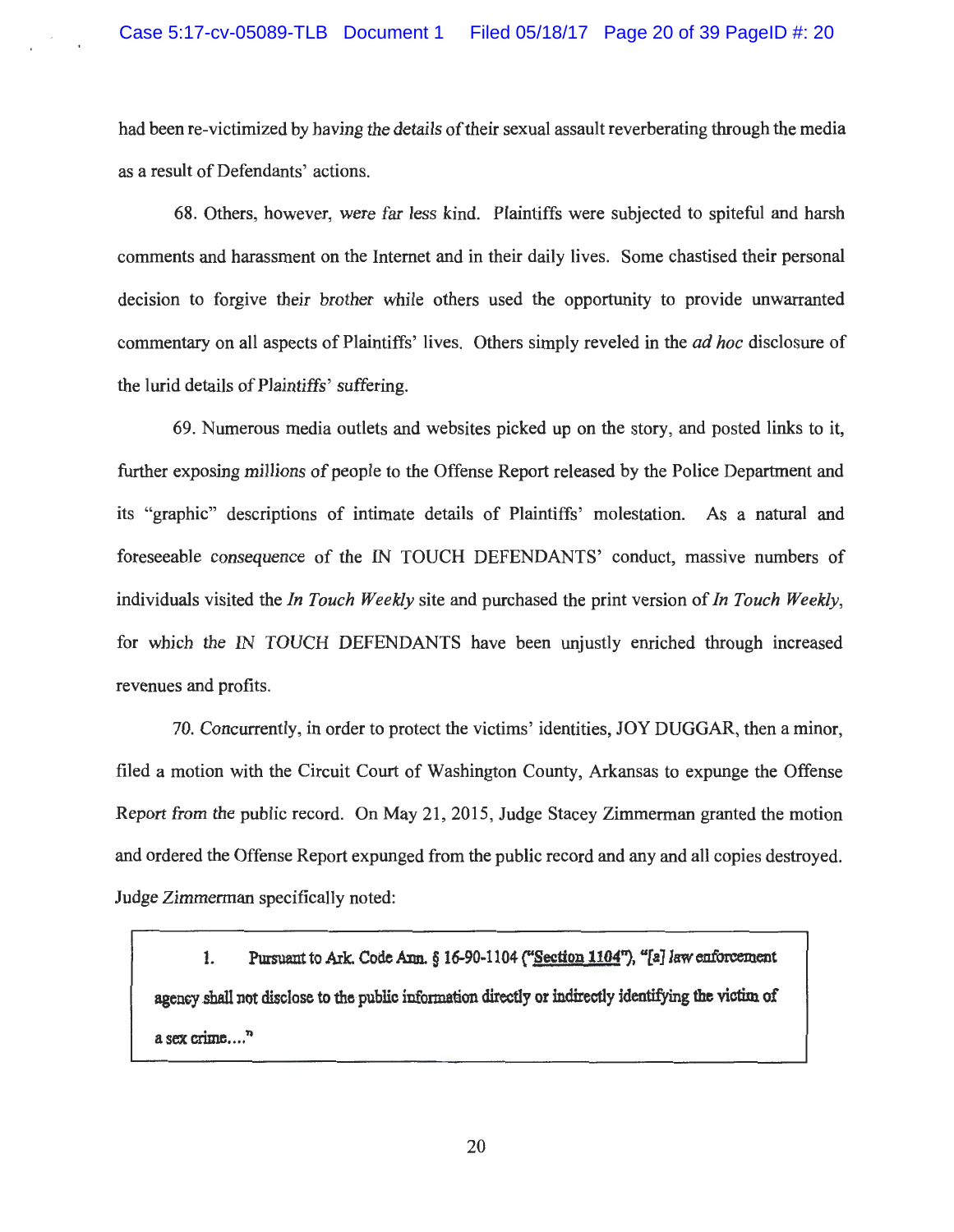The Order explained that the Offense Report contained information that could directly or indirectly identify JOY DUGGAR as a victim of a sex crime in violation of Arkansas Code Section 16-90- 1104.

71. On May 26, 2015, Judge Zimmerman issued another order ruling that the juvenile records, including the Plaintiffs' interviews and the information about their sexual assaults, were not subject to FOIA disclosure. Judge Zimmerman concluded:

**The juvenile records cooceming this Family** in **Need of Services caso are confidential and shall not be subject to disclosure under the Freedom oflnformatlon Act as no formal charges were ever tiled,**  and the purposes of the Arkansas Juvenile Code will not be furthered by disclosure.

Plaintiffs' information and statements were made in connection with a FINS case and therefore FOIA-exempt under Arkansas Juvenile Code section 9-27-309(j). Judge Zimmerman further noted that the Arkansas Juvenile Code should be "liberally construed" to effectuate its purpose, including protecting the juvenile's health, safety, and emotional, mental, and physical welfare. In Judge Zimmerman's opinion, the Juvenile Code's purpose is not furthered by disclosing reports containing Plaintiffs' information.

72. Despite the court orders determining that the information contained in the police reports was confidential, the IN TOUCH DEFENDANTS continued to post copies of the Offense Report, post articles containing lurid details about the sexual molestations, and provide links to other offending articles on the *In Touch Weekly* website. On May 26, 2015, for example, IN TOUCH DEFENDANTS posted or approved for posting an article under the headline "Josh Duggar's Youngest Molestation Victim May Have Been As Young As 5-Years Old." In addition to reposting the Offense Report, the article highlights details to make it clear that four of the underage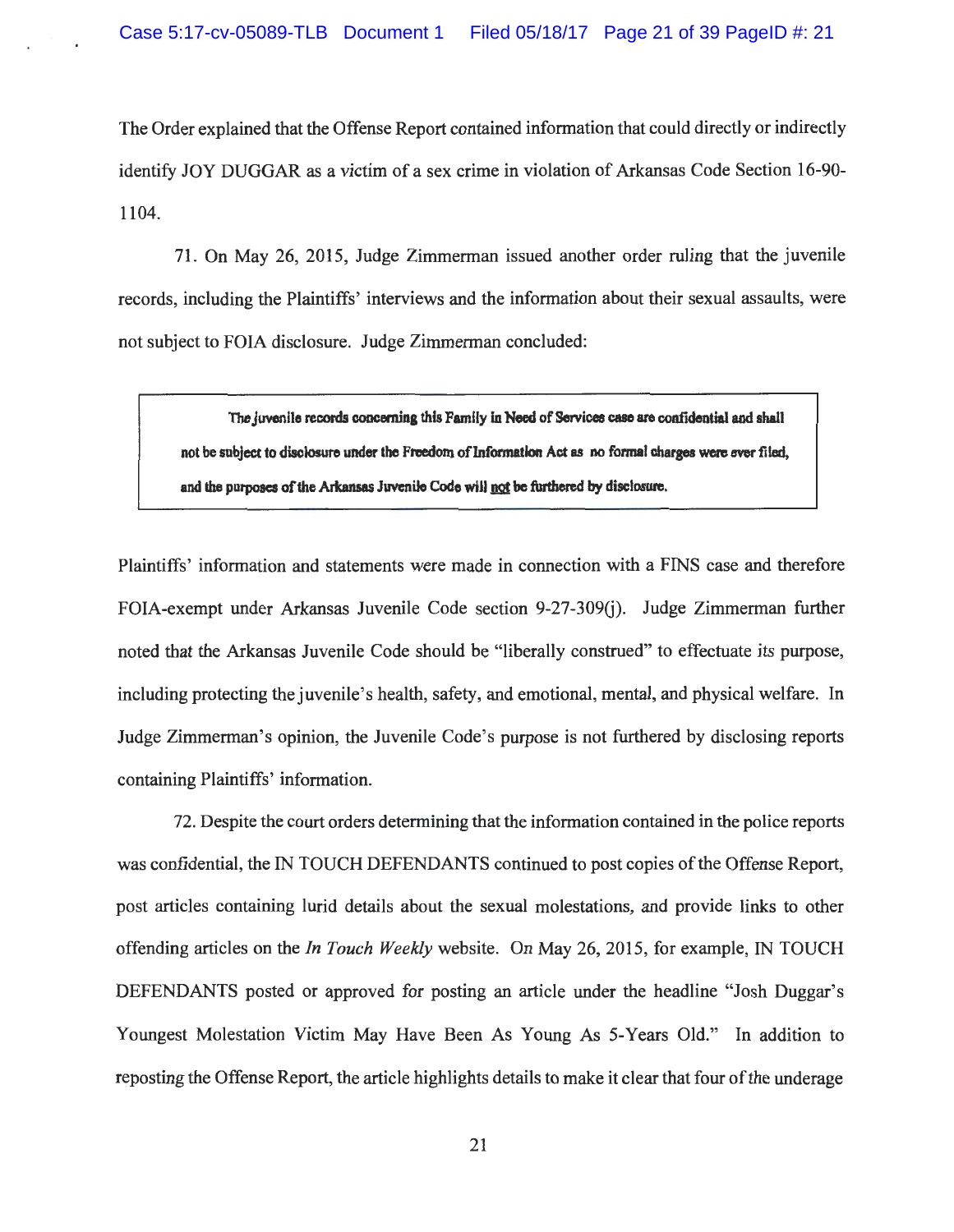victims lived at home with Jim Bob and Michelle, and were therefore Josh's younger sisters. The article further stated that although the Offense Report includes redactions, it was obvious that one of Josh's victims was as young as five years old. In just a week and a half, the IN TOUCH DEFENDANTS posted or approved the posting of at least eight articles including copies of the Offense Report itself, or details of the confidential interviews contained therein.

73. On June 1, 2015, Judge Zimmerman issued a supplemental order reiterating her prior orders that the police reports and Plaintiffs' information contained therein were confidential and not subject to FOIA disclosure.

74. Nevertheless, seeking to capitalize on the continuing publicity generated by Plaintiffs' story, on June 3, 2015, Defendants published another article on the *In Touch Weekly* site containing intimate details about Plaintiffs' molestations. The article, entitled "Josh Duggar Chilling Molestation Confession in New Police Report," included a copy of the Incident Report, which failed to redact the names of Jim Bob and Michelle Duggar, the family's address, and other details that enabled direct and indirect identification of Plaintiffs as the minor victims mentioned in the Incident Report.

75. Plaintiffs and their families have been since subjected to extreme mental anguish and emotional distress both privately and publicly as a result of their trauma being publicized. Paparazzi began stalking Plaintiffs, camping out in front of their homes and intruding upon their day-to-day activities.

76. Ignoring this, the IN TOUCH DEFENDANTS continue to post and publicize articles containing details of the Investigation or articles linking to its prior articles about the Investigation. As of May 2017, the IN TOUCH DEFENDANTS have ignored every single court order and continue to publish articles containing the confidential details of Plaintiffs' sexual victimization.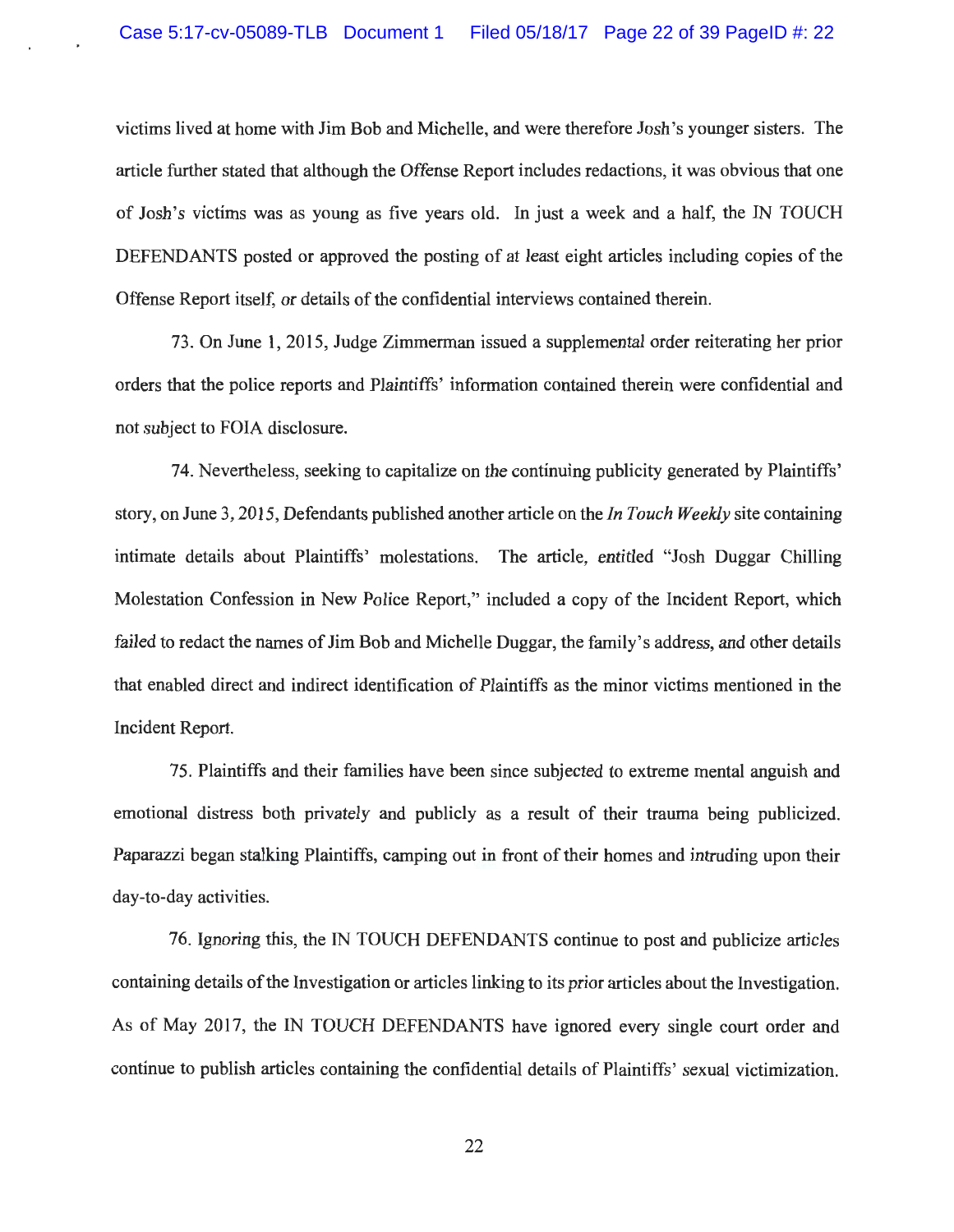In fact, as recently as April 2017, the IN TOUCH DEFENDANTS championed their role in Plaintiffs' misfortunes, publishing an article that stated the family's show was cancelled after the magazine "exclusively revealed" the details of Plaintiffs' victimization.

#### **FIRST CAUSE OF ACTION**

#### **Invasion of Privacy** - **Public Disclosure of Private Fact**

# (Against CITY DEFENDANTS, COUNTY DEFENDANTS, and IN TOUCH DEFENDANTS)

#### **Release of the Offense Report, Incident Report, and Details of the Alleged Sexual**

#### **Molestation by CITY DEFENDANTS and COUNTY DEFENDANTS**

77. Plaintiffs re-allege and incorporate each allegation in paragraphs 1 through 76 of this Complaint as though fully set forth herein.

78. Agents and employees of the Police Department and Sheriff's Office, disclosed to the public confidential and highly personal details of Plaintiffs' sexual molestation, including their identities as sexual assault victims. Plaintiffs allege this claim against those Defendants who participated in and approved the disclosure of their information to the IN TOUCH DEFENDANTS and others, including but not limited to the CITY DEFENDANTS and the COUNTY DEFENDANTS.

79. The CITY DEFENDANTS and the COUNTY DEFENDANTS knew or should have known that the Offense Report and Incident Report and the information contained therein, constituted private and confidential information, and that Plaintiffs had reasonable expectations of privacy in that information being protected from public disclosure. For example, the information contained in the Offense Report and Incident Report was solicited from Plaintiffs and their family members under the promise of confidentiality and in relation to a FINS case. The information,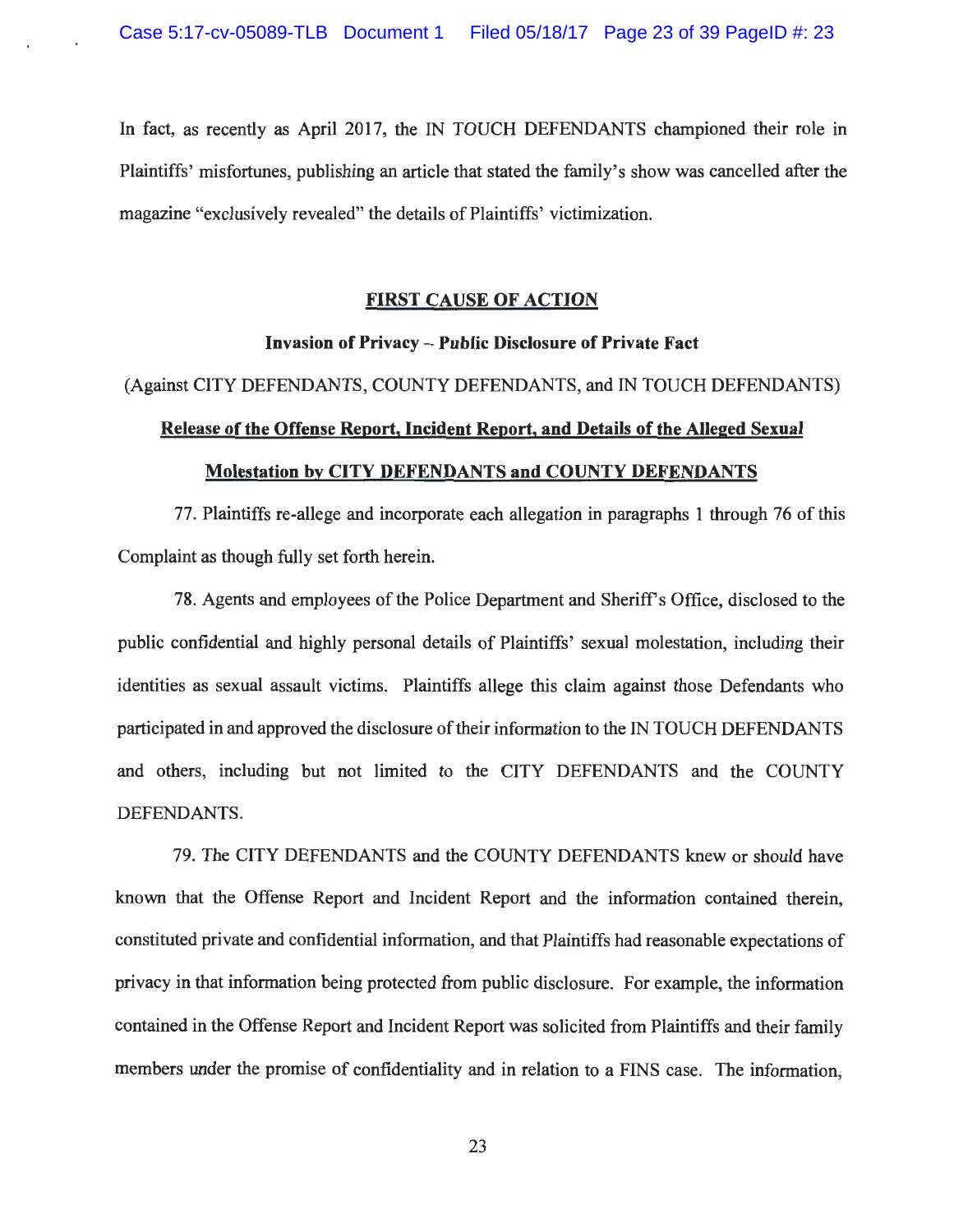therefore, was protected from disclosure pursuant to the Arkansas Juvenile Code and other provisions of Arkansas law.

80. Prior to the CITY DEFENDANTS' and COUNTY DEFENDANTS' unauthorized disclosure, the information related to the Investigation was not known to the general public.

81. The CITY DEFENDANTS' and COUNTY DEFENDANTS' dissemination of the specific details of the sexual assaults against Plaintiffs, including where and how they were molested and that the alleged assailant was their brother, was not carried out for reasonable or legitimate purposes. Plaintiffs did not consent to, the release of such details to anyone other than the necessary law enforcement and family service personnel.

82. The unauthorized disclosure of Plaintiffs' private facts to the media and the public is highly offensive and objectionable to Plaintiffs, as well as to any reasonable person of ordinary sensibilities. For example, posts on social media described the revelation of Plaintiffs' intimate and private experiences by the CITY DEFENDANTS and the COUNTY DEFENDANTS as a horrible and blatant re-victimization of Plaintiffs. Some even called for Defendant O'KELLEY's resignation. Plaintiffs continue to be emotionally upset and humiliated by the disclosure of their identities as underage molestation victims and the intimate details of those assaults, including the fact that their brother was their assailant.

83. Plaintiffs are informed and believe and on that basis allege that CITY DEFENDANTS and COUNTY DEFENDANTS acted with reckless disregard for Plaintiffs' rights of privacy.

84. As a direct and proximate result of CITY DEFENDANTS' and COUNTY DEFENDANTS' aforementioned actions, Plaintiffs have suffered substantial emotional distress, mental anguish, embarrassment, humiliation, and economic harm, including reputational and professional harm, in an amount to be proved at trial.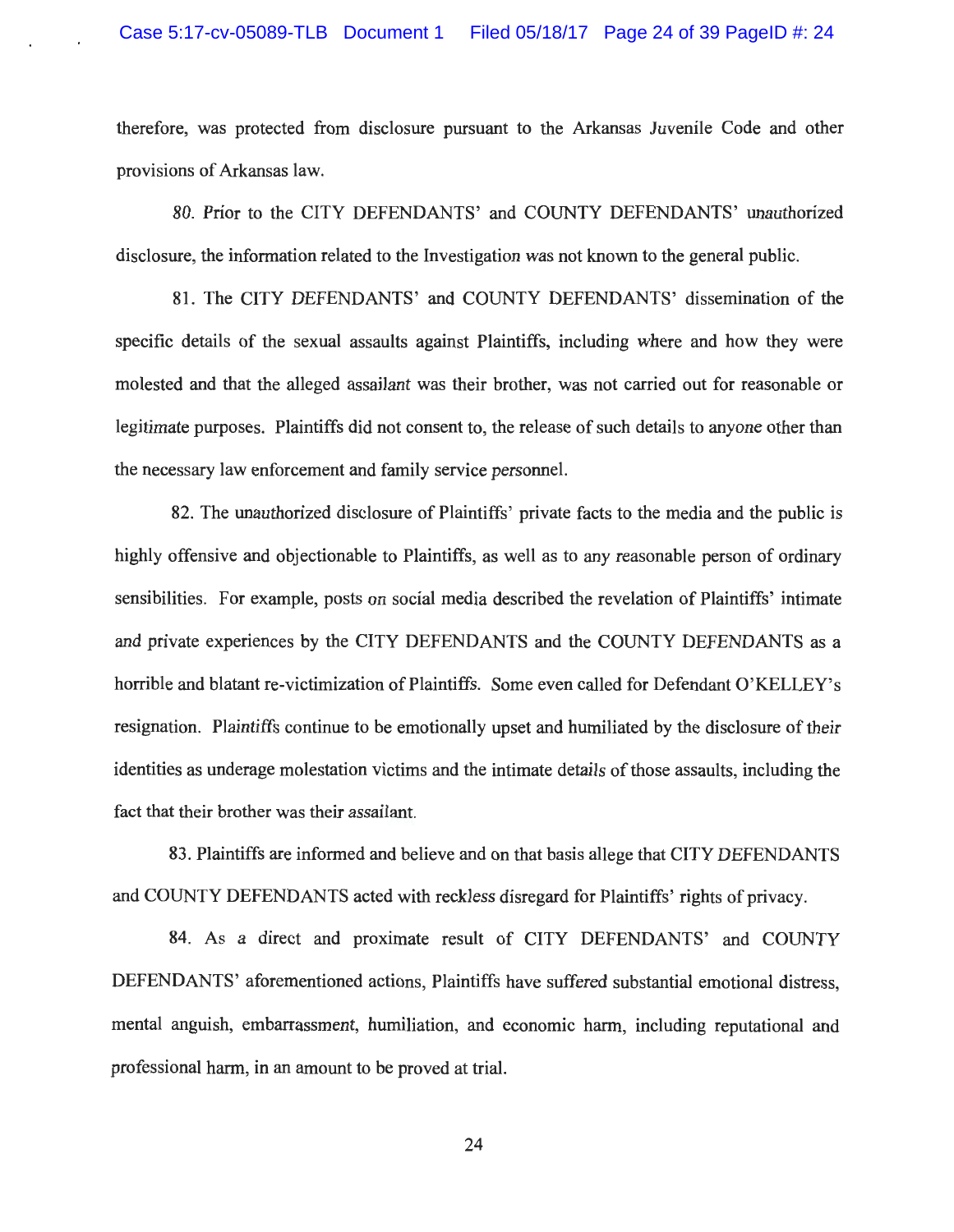# **Publication of the Offense Report, Incident Report, and Details of the Alleged Sexual Molestation by the IN TOUCH DEFENDANTS**

85. Plaintiffs re-allege and incorporate each allegation in paragraphs 1 through 76 of this Complaint as though fully set forth herein.

86. The IN TOUCH DEFENDANTS publicly disclosed confidential and highly personal details of Plaintiffs' sexual molestation, including where and how they were molested and that the alleged assailant was their brother. The IN TOUCH DEFENDANTS knew or should have known that the Offense Report, Incident Report, and the details contained in those documents were private and confidential information, and that Plaintiffs had reasonable expectations of privacy in that information being protected from public disclosure. By way of example, the IN TOUCH DEFENDANTS knew that Judge Zimmerman had ordered the Offense Report and details of the Investigation sealed and excluded from disclosure under FOIA pursuant to the Arkansas Juvenile Code.

87. The IN TOUCH DEFENDANTS' publishing, posting, and disseminating the specific details of the sexual assaults against Plaintiffs, including their identities as minor victims of sexual assault by their brother and the specific details of their molestation, was not carried out for reasonable or legitimate purposes. Instead, the IN TOUCH DEFENDANTS sought to exploit Plaintiffs' sexual abuse to create hype and publicity with which they could increase sales of their magazine. The primary purpose of the disclosure was to increase the IN TOUCH DEFENDANTS' profits.

88. The unauthorized publication of Plaintiffs' private facts by the IN TOUCH DEFENDANTS is highly offensive and objectionable to Plaintiffs, as well as to any reasonable person of ordinary sensibilities. The IN TOUCH DEFENDANTS employed sensationalized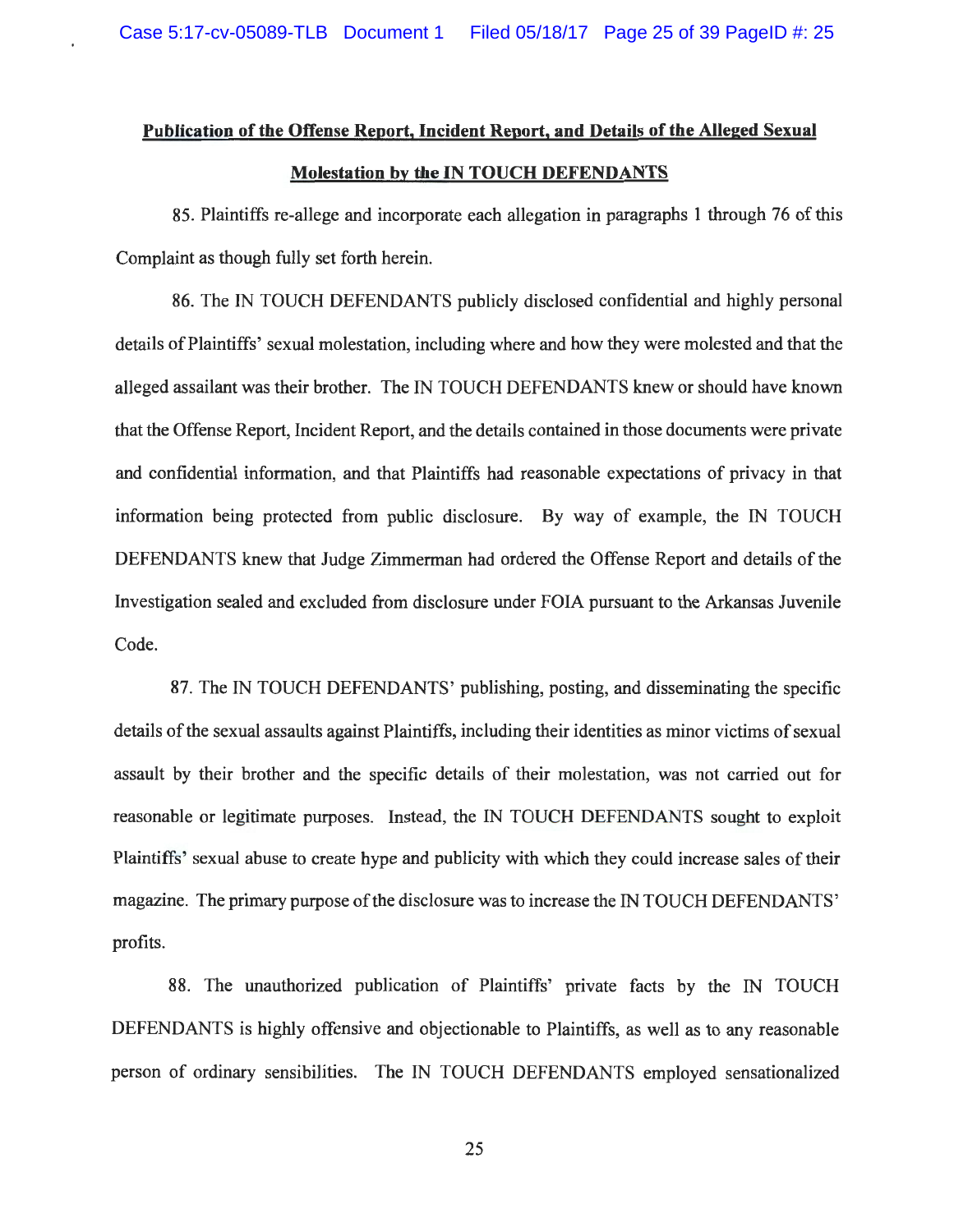headlines to lure readers into salacious stories and exploited Plaintiffs' pain and suffering. Through their disclosure of the Offense Report, Incident Report, and details of the Investigation, the IN TOUCH DEFENDANTS scandalized Plaintiffs' experiences as victims of sexual abuse by their brother. Comments on social media expressed dismay at the publication of Plaintiffs' intimate and private experiences by the IN TOUCH DEFENDANTS, noting that such publication unfairly dragged Plaintiffs' experiences into the spotlight. Plaintiffs were and continue to be extremely upset and humiliated by the disclosure of the intimate details of the assaults, including allegations that they were victims of potential incest.

89. Plaintiffs had no prior knowledge of, and did not consent to, the publication of such details.

90. Prior to the IN TOUCH DEFENDANTS' unauthorized disclosure, the information related to the Investigation was not known to the general public.

91. Plaintiffs suffered harm as a direct and proximate result of the IN TOUCH DEFENDANTS' conduct and are entitled to injunctive relief, compensatory damage, attorney's fees, costs, and any other available remedies and relief.

#### **SECOND CAUSE OF ACTION**

#### **Invasion of Privacy** - **Appropriation**

### (Against IN TOUCH DEFENDANTS)

92. Plaintiffs re-alleges and incorporates each allegation in paragraphs 1 through 76 of this Complaint as though fully set forth herein.

93. Over the course of just two weeks from May 19, 2015 to June 3, 2015, the IN TOUCH DEFENDANTS posted over eight (8) articles relating to the Investigation, each of which exploited Plaintiffs' name, identity, and likeness for the IN TOUCH DEFENDANTS' commercial gain. The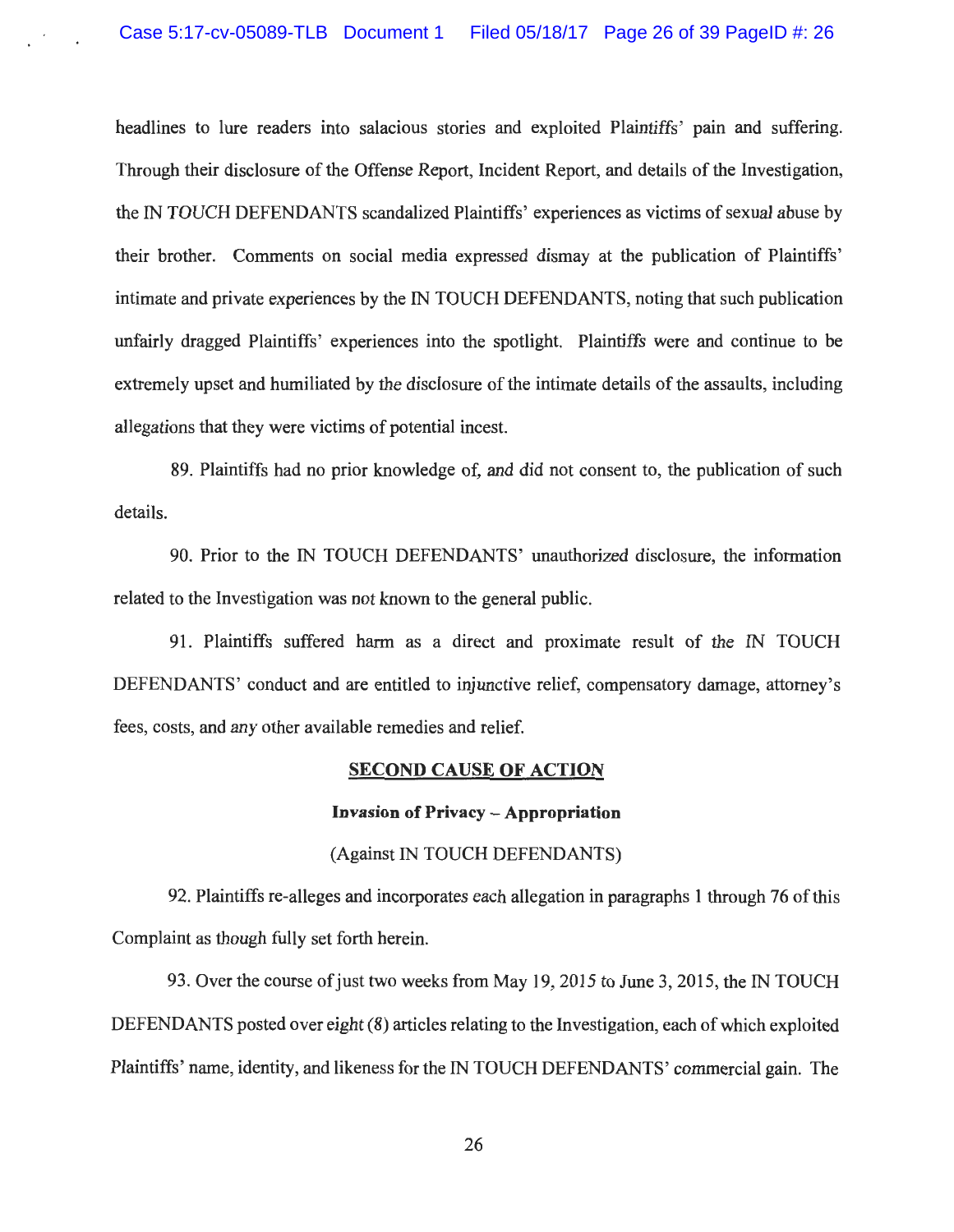IN TOUCH DEFENDANTS continue to post articles citing to or posting portions of the Investigation.

94. The information published by the IN TOUCH DEFENDANTS was sufficiently detailed to allow the public to identify Plaintiffs as the victims named in the Investigation. For example, only a few hours after the IN TOUCH DEFENDANTS posted the first article on the *In Touch Weekly* website, users on online forums could identify each Plaintiff as a victim named in the Offense Report. Similarly, the Incident Report posted by the IN TOUCH DEFENDANTS on June 3, 2015, contained the age of at least one Plaintiff, allowing the public to identify her as a victim.

95. The IN TOUCH DEFENDANTS' unauthorized use of Plaintiffs' identity, image, and persona in connection with articles and online posts exploiting the details of the sexual abuse that Plaintiffs suffered constitutes a misappropriation and violation of Plaintiffs' right of privacy. The IN TOUCH DEFENDANTS sensationalized Plaintiffs' experiences to enhance sales of the IN TOUCH DEFENDANTS' publications and increase site visits to the *In Touch Weekly* website.

96. Plaintiffs are informed and believe, and thereupon allege, that the aforementioned acts were intentional and done with a conscious or reckless disregard of Plaintiffs' privacy rights, without Plaintiffs' consent, for the purpose of commercial gain.

97. As a direct and proximate result of the IN TOUCH DEFENDANTS' conduct, the IN TOUCH DEFENDANTS have earned substantial profits attributable to the unauthorized commercial use and exploitation of Plaintiffs' images and identities. Plaintiffs are entitled to recover and hereby seek all unjustly earned profits related to the IN TOUCH DEFENDANTS' unauthorized commercial exploitation and violation of Plaintiffs' privacy rights.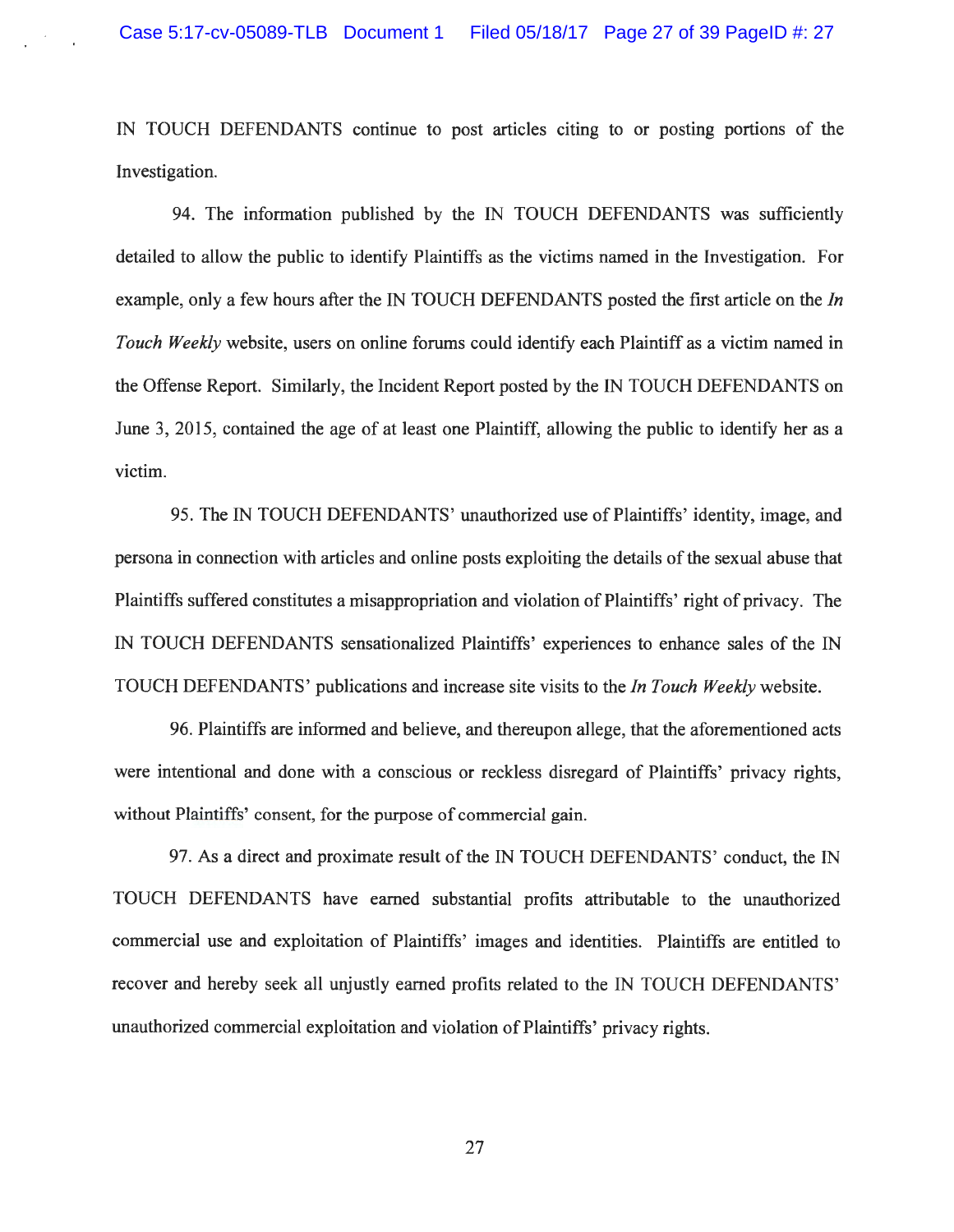98. Plaintiffs further seek the market value of the IN TOUCH DEFENDANTS' unsanctioned commercial use of their images and identities.

99. On information and belief, the IN TOUCH DEFENDANTS acted intentionally and with a conscious and reckless disregard of Plaintiffs' rights.

100. As a result of the IN TOUCH DEFENDANTS' conduct, Plaintiffs, and each of them, suffered harm and are entitled to declaratory relief, injunctive relief, compensatory damages, punitive damages, attorneys' fees, costs, and any other available remedies and relief.

#### **THIRD CAUSE OF ACTION**

#### **Invasion of Privacy - Intrusion Upon Seclusion**

(Against CITY DEFENDANTS, HOYT, and IN TOUCH DEFENDANTS)

# **Release of the Offense Report, Incident Report, and Details of the Alleged Sexual**

# **Molestation by the CITY DEFENDANTS and the COUNTY DEFENDANTS**

101. Plaintiffs re-allege and incorporate each allegation in paragraphs 1 through 76 of this Complaint as though fully set forth herein.

102. The CITY DEFENDANTS and Defendant HOYT intentionally intruded upon Plaintiffs' solitude and seclusion. The CITY DEFENDANTS and Defendant HOYT knowingly released documents containing sensitive personal information regarding Plaintiffs' sexual molestation in violation of a promise of confidentiality and thereby intruded upon Plaintiffs' emotional sanctum and violated the basic notions of civility and personal dignity expected in society. As a result of this disclosure, Plaintiffs were forced to contend with harsh and unwarranted public scrutiny and were forced to relive painful experiences that occurred almost ten years prior. Plaintiffs were also harassed and stalked by the media.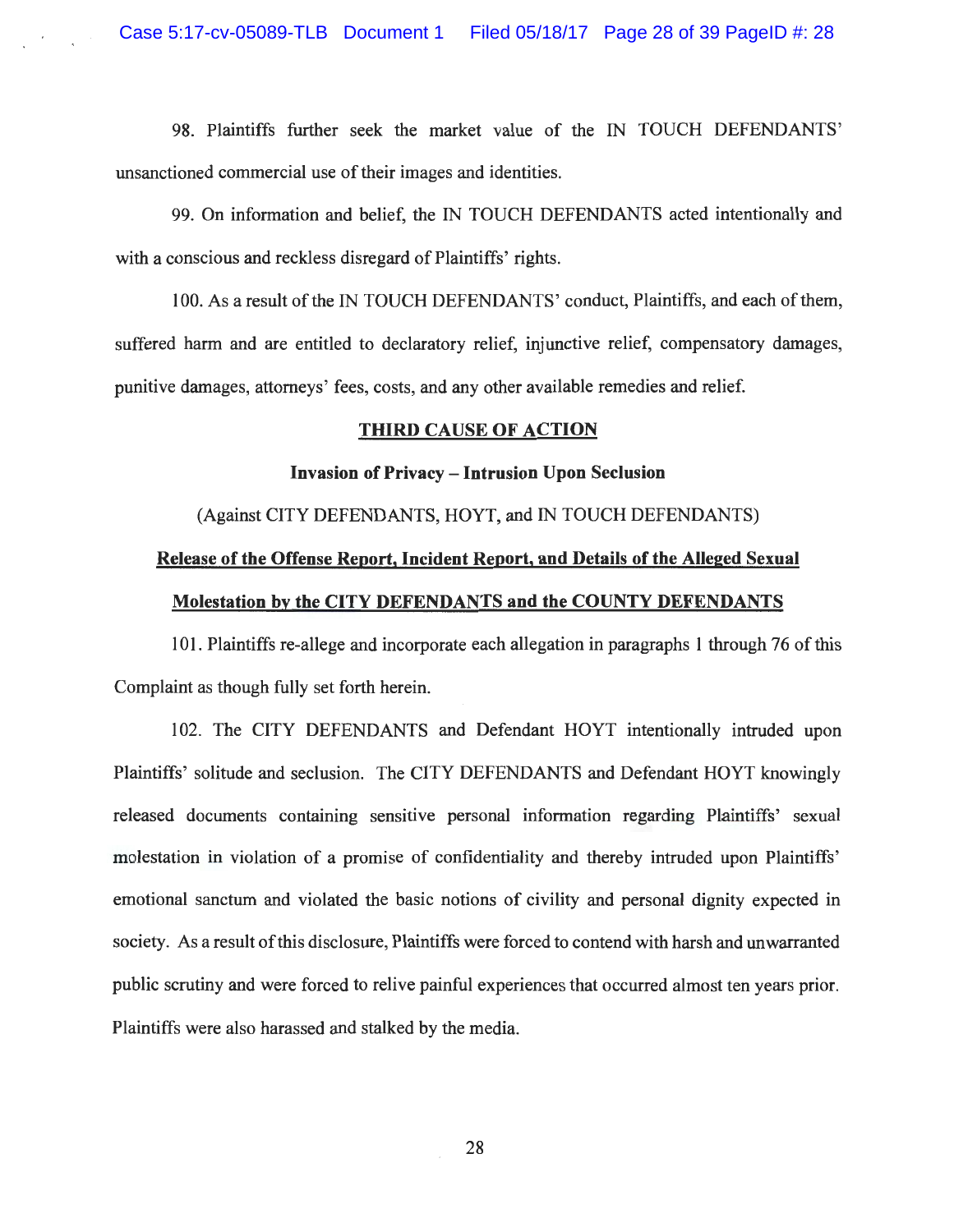103. The CITY DEFENDANTS and Defendant HOYT knew or should have known that they lacked the necessary legal authority or permission to release the intimate and personal information contained in the Offense Report and Release Report or disclose Plaintiffs' identities as minor victims of sexual molestation. The information disclosed was compiled in relation to a FINS case and deemed protected from disclosure by an Arkansas state court judge pursuant to Arkansas law.

104. The unauthorized intrusion into Plaintiffs' private life is highly offensive and objectionable to any reasonable person of ordinary sensibilities and is the result of conduct to which a reasonable person would strongly object.

105. At all times prior to the disclosure, Plaintiffs conducted themselves in a manner consistent with an actual expectation of privacy.

106. As a direct and proximate result of the CITY DEFENDANTS' and Defendant HOYT's misconduct as described herein, Plaintiffs did and continue to suffer emotional and psychological pain, humiliation, embarrassment, suffering, and mental anguish.

107. As a result of the conduct of Defendants O'KELLEY, CATE, and ZEGA, Plaintiffs, and each of them, suffered harm and are entitled to declaratory relief, injunctive relief, compensatory damages, punitive damages, attorneys' fees, costs, and any other available remedies and relief.

# **Publication of the Offense Report, Incident Report, and Details of the Alleged Sexual Molestation by the IN TOUCH DEFENDANTS**

108. Plaintiffs re-allege and incorporate each allegation in paragraphs 1 through 76 of this Complaint as though fully set forth herein.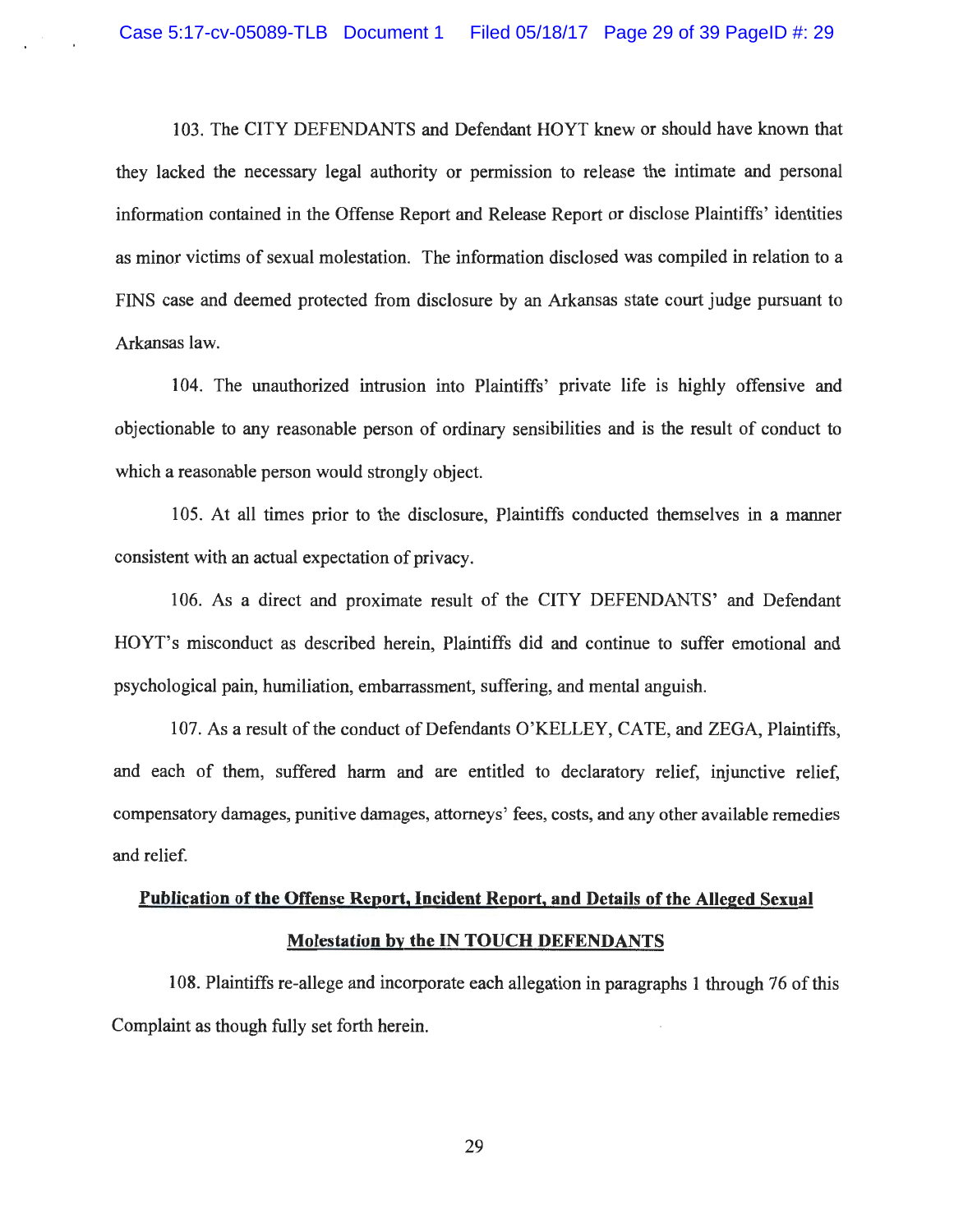109. The IN TOUCH DEFENDANTS intentionally intruded upon Plaintiffs' solitude and seclusion. By publishing and promoting stories containing sensitive descriptions of Plaintiffs' sexual molestation, the IN TOUCH DEFENDANTS intruded upon Plaintiffs' emotional sanctum and violated the basic notions of civility and personal dignity expected in society. As a natural and foreseeable consequence of the IN TOUCH DEFENDANTS' publications, Plaintiffs were revictimized and forced to relive the painful and difficult circumstances of their molestation.

110. On information and belief, the IN TOUCH DEFENDANTS knew or should have known that they lacked the necessary authority or permission to widely publicize Plaintiffs' intimate and personal information and disclose their identities as underage victims of sexual assault. For instance, the IN TOUCH DEFENDANTS had been notified by Defendant O'KELLEY that the information contained in the Offense Report violated the Arkansas Code provisions expressly prohibiting disclosure of information identifying the victim of sexual assault. Further, the IN TOUCH DEFENDANTS were on notice based on the Judge Zimmerman's several orders ruling the details of the Investigation sealed and excluded from FOIA disclosure.

111. The IN TOUCH DEFENDANTS' unauthorized intrusion into Plaintiffs' private life is highly offensive and objectionable to Plaintiffs, as well as to any reasonable person of ordinary sensibilities and is the result of conduct to which a reasonable person would strongly object. By way of example, numerous comments on social media condemned the unauthorized disclosure of Plaintiffs' identities and information as a disdainful and regrettable re-victimization of Plaintiffs.

112. At all times prior to the IN TOUCH DEFENDANTS' publication, Plaintiffs conducted themselves in a manner consistent with an actual expectation of privacy.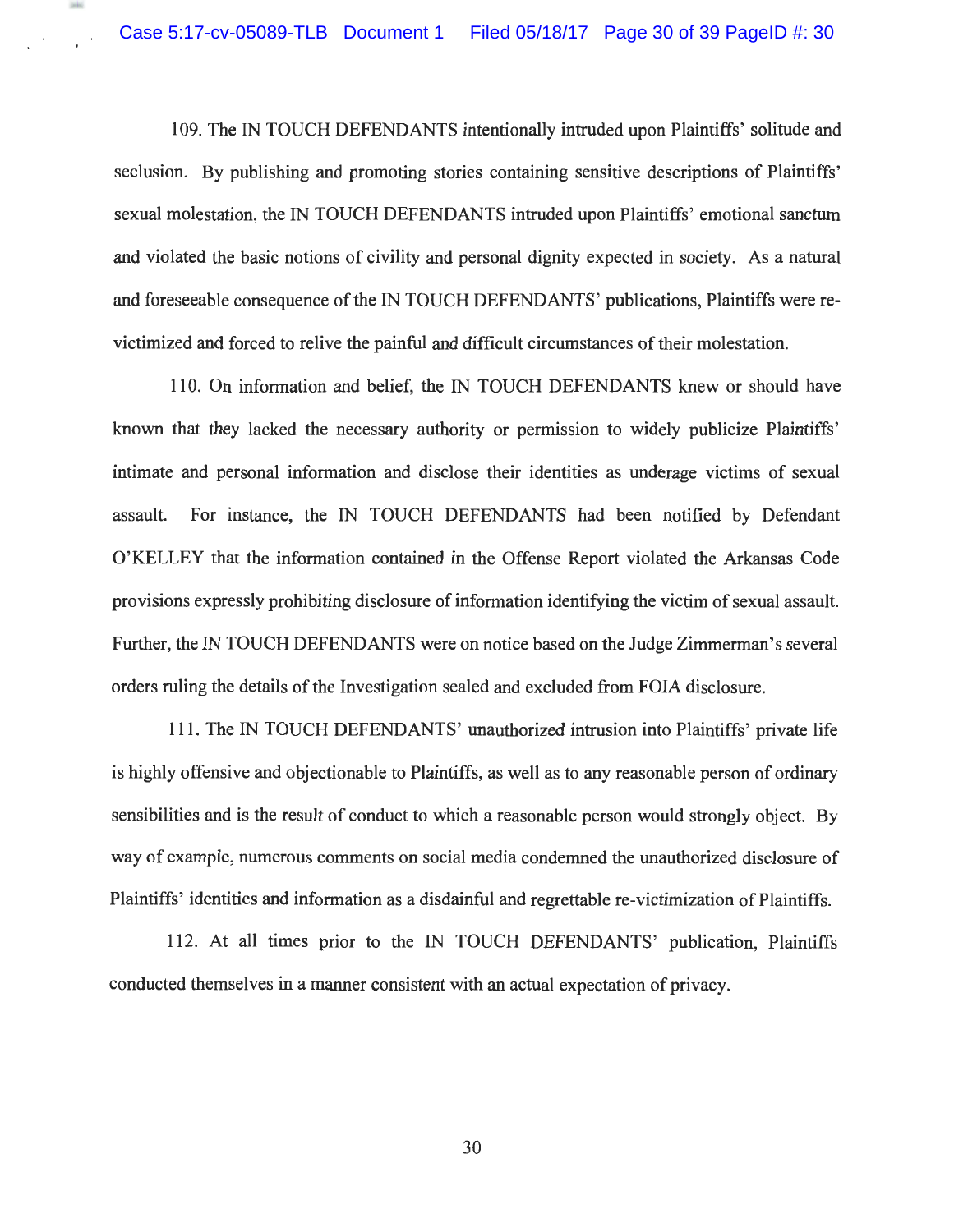Case 5:17-cv-05089-TLB Document 1 Filed 05/18/17 Page 31 of 39 PageID #: 31

113. As a direct and proximate result of the IN TOUCH DEFENDANTS' misconduct as described herein, Plaintiffs did and continue to suffer emotional and psychological pain, humiliation, embarrassment, suffering, and mental anguish.

114. Plaintiffs suffered harm as a direct result of the IN TOUCH DEFENDANTS' conduct and are entitled to injunctive relief, compensatory damage, attorney's fees, costs, and any other available remedies and relief.

### **FOURTH CAUSE OF ACTION**

#### **Tort of Outrage**

# (Against CITY DEFENDANTS, HOYT, and IN TOUCH DEFENDANTS) **Release of the Offense Report, Incident Report, and Details of the Alleged Sexual Molestation by the CITY DEFENDANTS and COUNTY DEFENDANTS**

115. Plaintiffs re-allege and incorporate each allegation in paragraphs 1 through 76 of this Complaint as though fully set forth herein.

116. The CITY DEFENDANTS and Defendant HOYT acted intentionally and unreasonably in releasing the Offense Report, Incident Report, and information contained in those documents. The CITY DEFENDANTS and Defendant HOYT knew or should have known that the unauthorized release of Plaintiffs' intimate and personal information to third parties, including the tabloids and news outlets, would cause Plaintiffs to endure severe emotional distress.

117. The CITY DEFENDANTS' and Defendant HOYT's conduct was extreme and outrageous and beyond all possible bounds of decency in a civilized community. The CITY DEFENDANTS and Defendant HOYT acted intentionally and unreasonably in reviewing, redacting, and approving for distribution the Offense Report, Incident Report, and details of the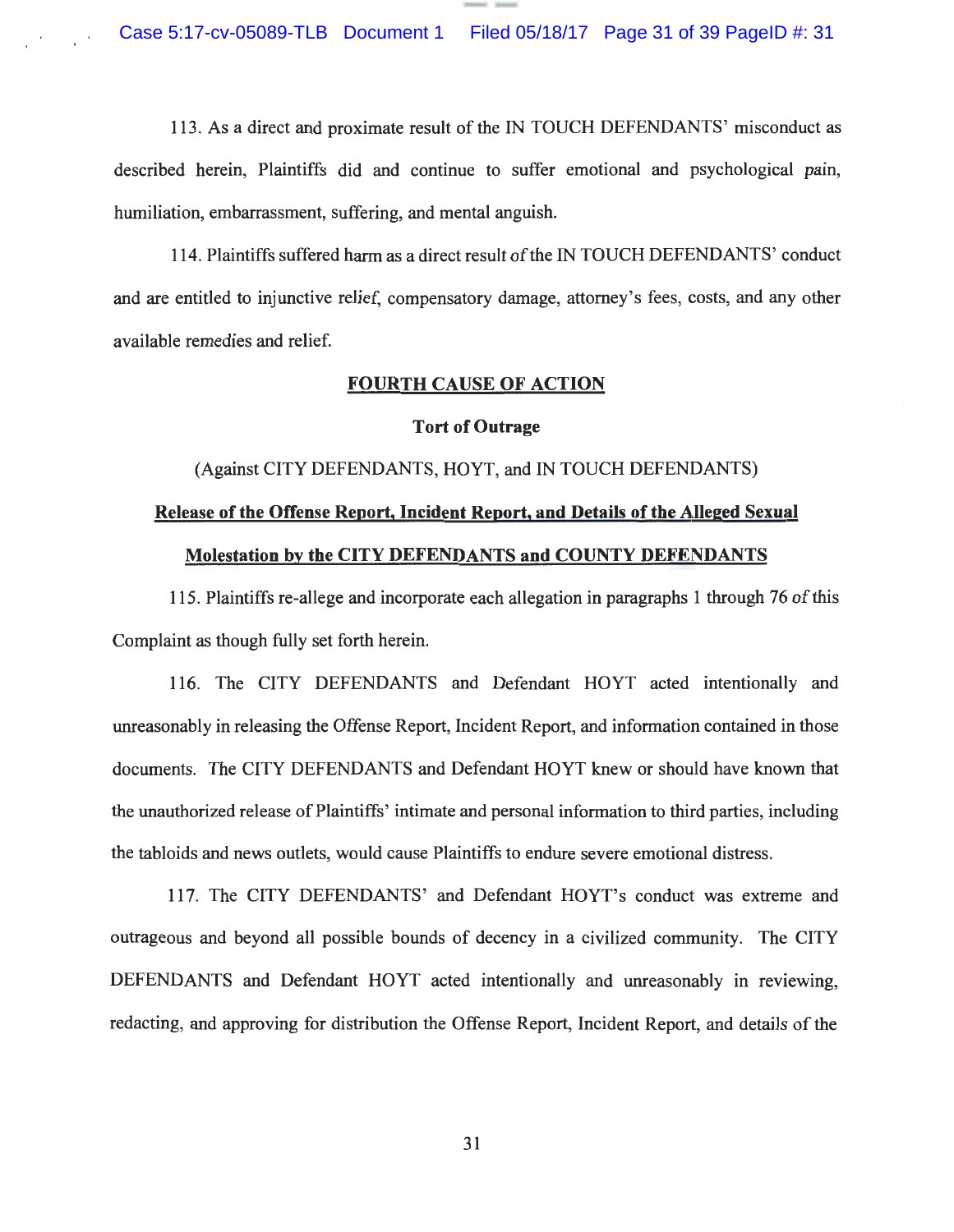Investigation in violation of Arkansas laws to protect victims of sexual abuse and protect juveniles in FINS cases.

118. Plaintiffs are informed and believe and thereupon allege that the CITY DEFENDANTS and Defendant HOYT acted hastily and with reckless disregard of the probability of causing Plaintiffs emotional distress.

119. The CITY DEFENDANTS' and Defendant HOYT's extreme and outrageous conduct was a direct and proximate cause of Plaintiffs' severe emotional, mental, and psychological distress.

120. Plaintiffs suffered harm as a direct result of the CITY DEFENDANTS' and Defendant HOYT conduct and are entitled to injunctive relief, compensatory damage, attorney's fees, costs, and any other available remedies and relief.

# **Publication of the Offense Report, Incident Report, and Details of the Alleged Sexual Molestation by the IN TOUCH DEFENDANTS**

121 . Plaintiffs re-allege and incorporate each allegation in paragraphs 1 through 76 of this Complaint as though fully set forth herein.

122. The IN TOUCH DEFENDANTS acted intentionally and unreasonably in requesting, acquiring, publishing, and promoting articles containing the Offense Report, Incident Report, and information contained therein. The IN TOUCH DEFENDANTS knew or should have known that Plaintiffs would suffer severe emotional distress as a result of the IN TOUCH DEFENDANTS' conduct. Nevertheless, the IN TOUCH DEFENDANTS continued to publish and disseminate Plaintiffs' information.

123. In light of the particularly sensitive nature of Plaintiffs' personal information, the IN TOUCH DEFENDANTS' conduct in continually publishing and promoting stories revealing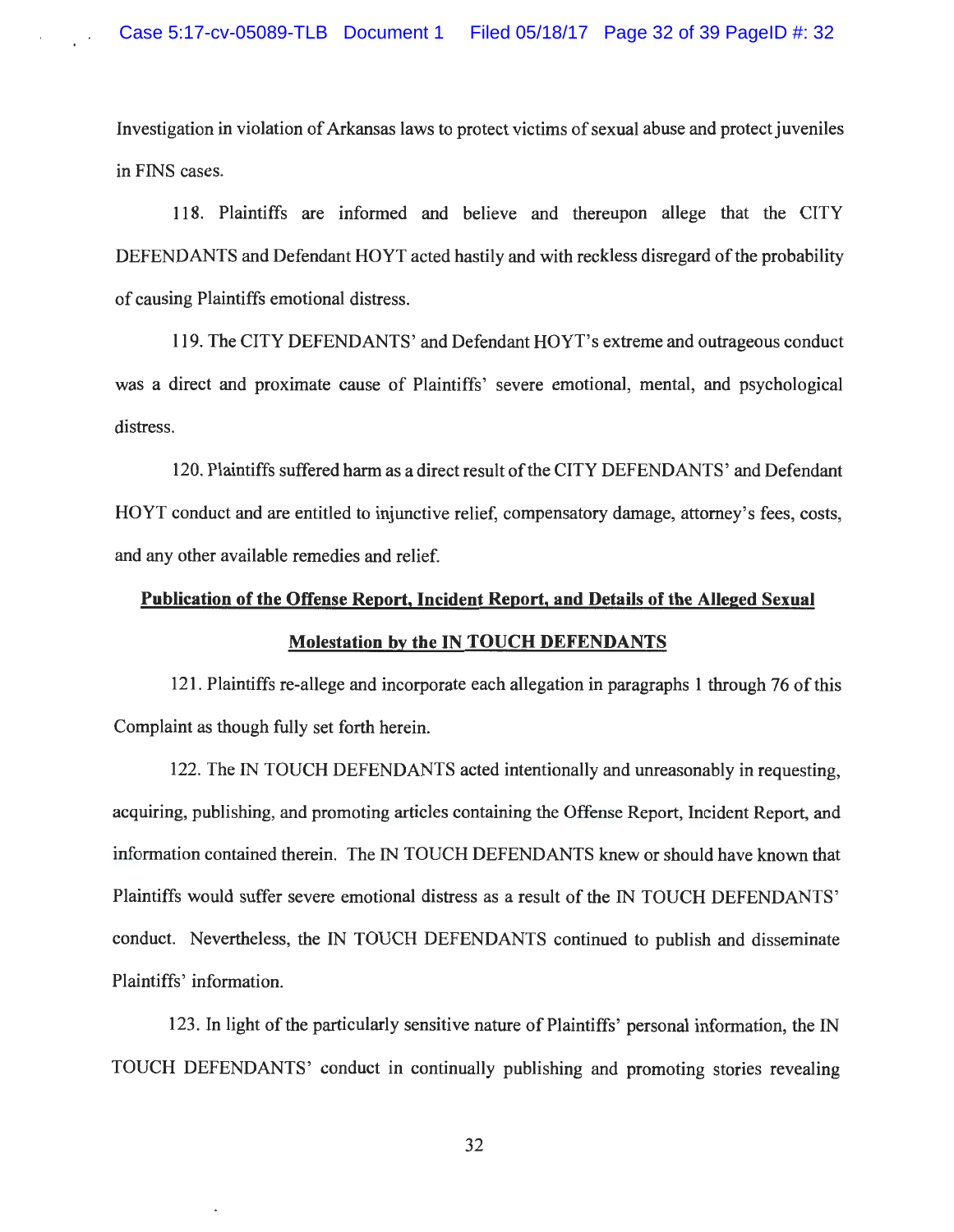Plaintiffs' information was extreme and outrageous and beyond all possible bounds of decency in a civilized community. The IN TOUCH DEFENDANTS sensationalized Plaintiffs' traumatizing experiences as victims of sexual assault for pecuniary gains.

124. Plaintiffs are informed and believe and thereupon allege that the IN TOUCH DEFENDANTS acted with actual malice and reckless disregard of Plaintiffs' right of privacy. In fact, as recently as April 2017, the IN TOUCH DEFENDANTS proudly proclaim that they broke the story regarding Plaintiffs' molestation and that the Duggars' television show was cancelled as a result.

125. As a result of the IN TOUCH DEFENDANTS' conduct, Plaintiffs, and each of them, suffered severe emotional, mental, and psychological distress.

126. Plaintiffs suffered harm as a direct result of the IN TOUCH DEFENDANTS' conduct and are entitled to injunctive relief, compensatory damage, attorney's fees, costs, and any other available remedies and relief.

#### **FIFTH CAUSE OF ACTION**

#### **Violation of the Arkansas Constitution - Due Process**

(Against Defendants the CITY and COUNTY DEFENDANTS)

127. Plaintiffs re-allege and incorporate each allegation in paragraphs 1 through 76 of this Complaint as though fully set forth herein.

128. On information and belief, agents and employees of the Police Department and the Sheriff's Office acting under color of law, improperly released or authorized for release an Offense Report and Incident Report containing Plaintiffs' highly intimate and egregiously humiliating personal details. Plaintiffs allege this claim against those Defendants who released or caused to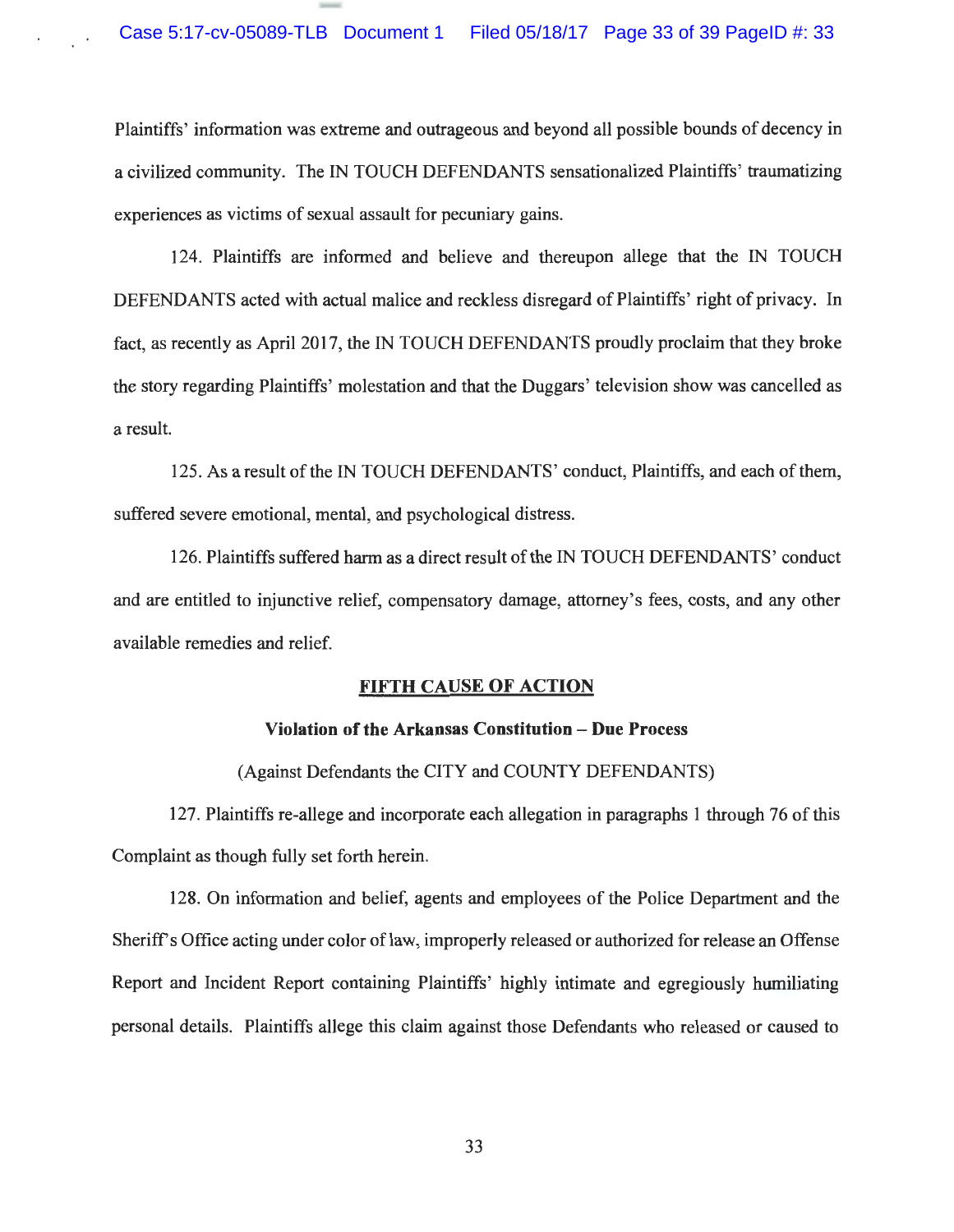be released the Offense Report and Incident Report, including but not limited to the CITY DEFENDANTS and the COUNTY DEFENDANTS.

129. The CITY DEFENDANTS and the COUNTY DEFENDANTS released and distributed confidential and intimate personal information relating to Plaintiffs' status as victims of sexual assault by their brother. The information disclosed represented the most intimate aspects of Plaintiffs' affairs and is the type of information that a reasonable person would expect to remain private while in law enforcement's possession. Arkansas has recognized the significance of such information by indicating that it is exempt from disclosure under the Arkansas Child Maltreatment Act and provisions of the Arkansas Juvenile Code.

130. The CITY DEFENDANTS and the COUNTY DEFENDANTS disclosed information that was obtained during interviews given by Plaintiffs to the Police Department under the promise of confidentiality. The promise of confidentiality was instrumental in obtaining Plaintiffs' interviews, and the CITY DEFENDANTS' and the COUNTY DEFENDANTS' disclosure was a flagrant breach of this promise.

131. The CITY DEFENDANTS' and the COUNTY DEFENDANTS' release of this information was unreasonable and served no legitimate purpose, thereby violating Plaintiffs' privacy rights under the Due Process guarantees of the Arkansas Constitution.

132. As a result of the CITY DEFENDANTS' and the COUNTY DEFENDANTS' conduct, Plaintiffs, and each of them, suffered harm and are entitled to declaratory relief, injunctive relief, compensatory damages, punitive damages, attorneys' fees, costs, and any other available remedies and relief.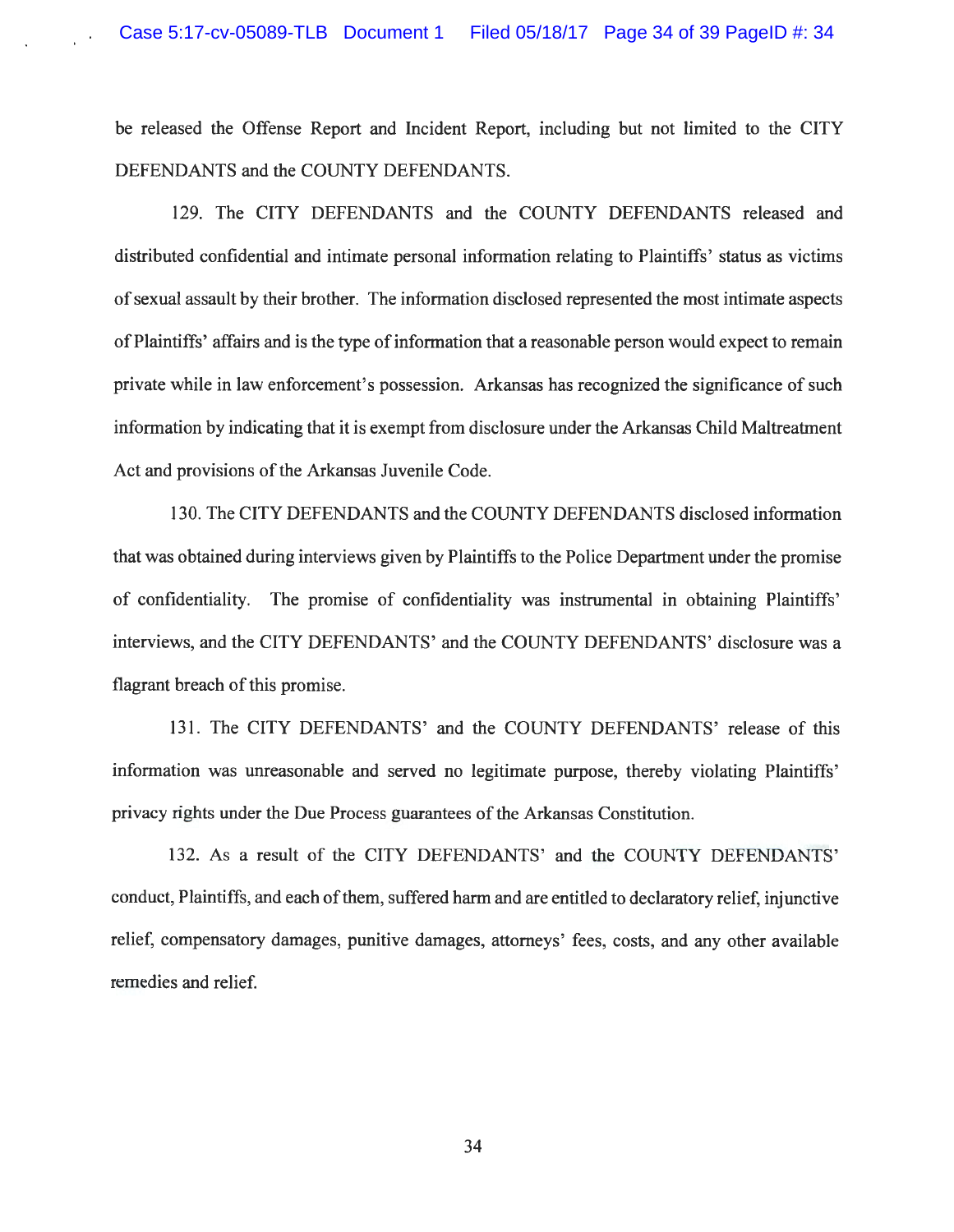#### **SIXTH CAUSE OF ACTION**

#### **42 U.S.C.** § **1983** - **Fourteenth Amendment Due Process**

#### (Against CITY DEFENDANTS and COUNTY DEFENDANTS)

133. Plaintiffs re-allege and incorporate each allegation in paragraphs 1 through 76 of this Complaint as though fully set forth herein.

134. On information and belief, agents and employees of the Police Department and the Sheriffs Office acting under color of law, released and distributed confidential and intimate personal information relating to Plaintiffs' status as victims of sexual assault by their brother. Plaintiffs allege this claim against those Defendants who released, or caused to be released, the Offense Report and Incident Report, including but not limited to the CITY DEFENDANTS and the COUNTY DEFENDANTS.

135. Facing increasing pressure from the media, including the IN TOUCH DEFENDANTS, the CITY DEFENDANTS and the COUNTY DEFENDANTS hastily and recklessly released or authorized for release an Offense Report and Incident Report containing Plaintiffs' highly intimate and egregiously humiliating personal details. The CITY DEFENDANTS and the COUNTY DEFENDANTS disclosed this information despite Arkansas law protecting the information from disclosure and without consultation to DHS or other agencies involved in the FINS case. The information disclosed was obtained during interviews given by Plaintiffs to the Police Department under the promise of confidentiality, and the CITY DEFENDANTS' and the COUNTY DEFENDANTS' disclosure of the information was a flagrant breach of this pledge. The promise of confidentiality was instrumental in obtaining Plaintiffs' interviews.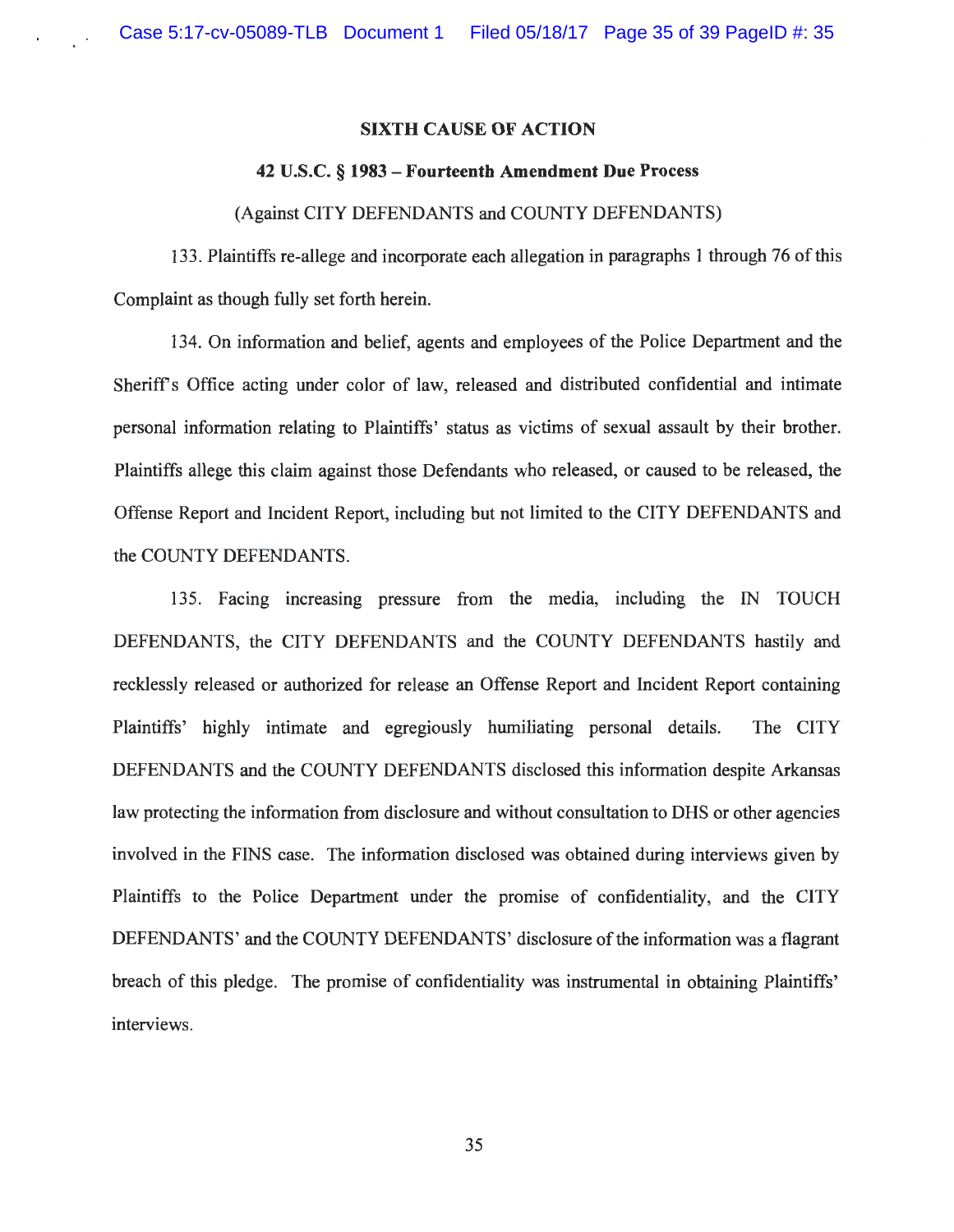136. Plaintiffs had a legitimate expectation of privacy in their highly personal information. The information disclosed represented the most intimate aspects of Plaintiffs' affairs and is the type of information that a reasonable person would expect to remain private while in law enforcement's possession. Further, as part of a FINS case, Plaintiffs' information and interviews were exempt from disclosure under the Arkansas Child Maltreatment Act and provisions of the Arkansas Juvenile Code.

137. The CITY DEFENDANTS' and the COUNTY DEFENDANTS' release of this information was unreasonable and served no legitimate purpose, and thereby violated Plaintiffs' privacy rights under the Fourteenth Amendment.

138. As a result of the CITY DEFENDANTS' and the COUNTY DEFENDANTS' conduct, Plaintiffs, and each of them suffered harm and are entitled to declaratory relief, injunctive relief, compensatory damages, punitive damages, attorneys' fees, costs, and any other available remedies and relief.

#### **SEVENTH CAUSE OF ACTION**

#### **42 U.S.C. § 1983** *-Monell*

### (Against Defendants CITY and COUNTY)

7 139. PLAINTIFFS re-allege and incorporate each allegation in paragraphs 1 through 76 of this Complaint as though fully set forth herein.

140. CITY's and COUNTY's official policies, practices, customs, and/or usages violated Plaintiffs' rights under the Fourteenth Amendment. CITY's and COUNTY's official policies, practices, customs, and/or usages directly and proximately injured Plaintiffs, as alleged, entitling Plaintiffs to recover damages pursuant to 42 U.S.C. § 1983.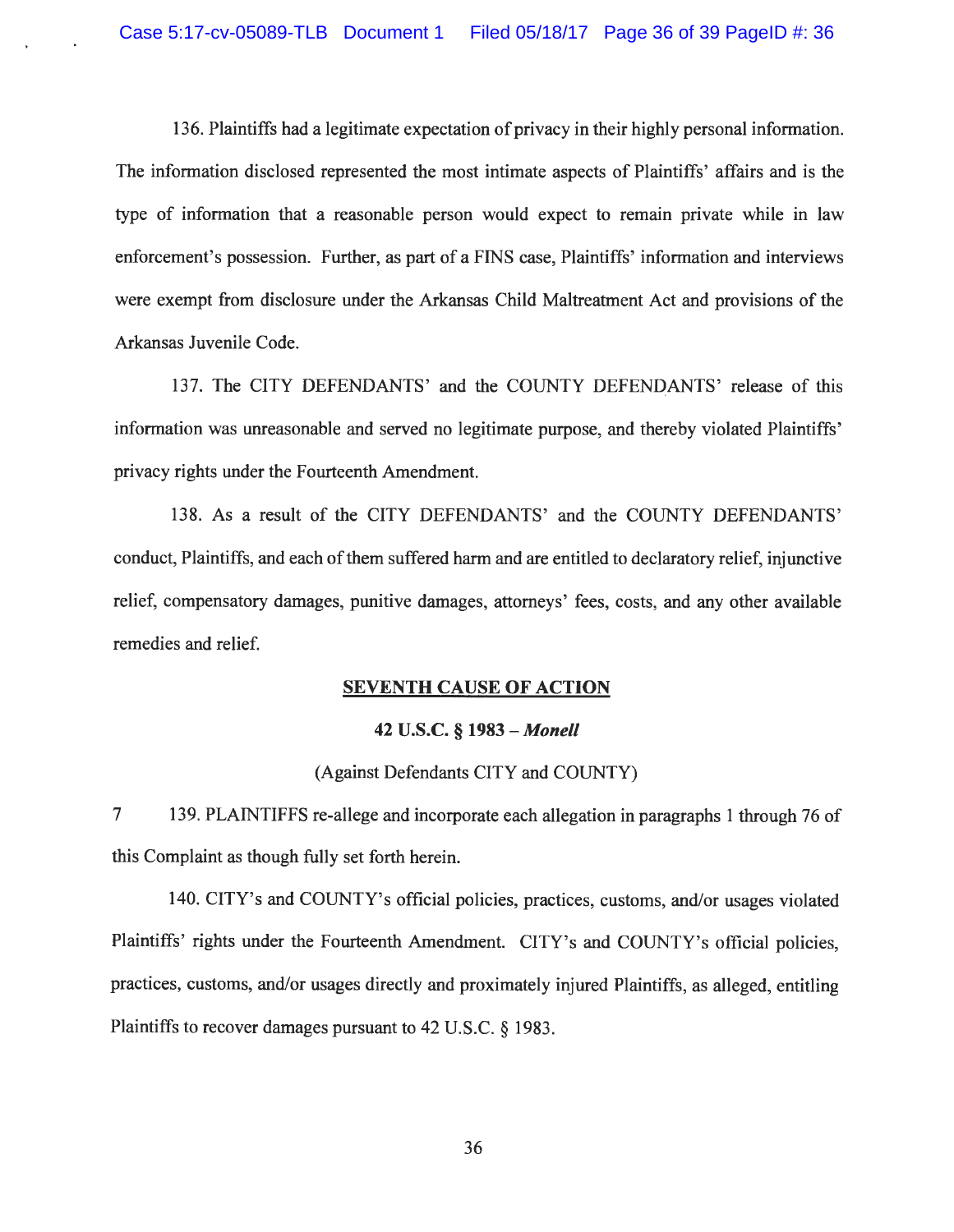Case 5:17-cv-05089-TLB Document 1 Filed 05/18/17 Page 37 of 39 PageID #: 37

141. Specifically, CITY and COUNTY maintained or permitted the following official policies, practices, customs, and/or usages:

- a) Permitting, condoning, and/or ratifying CITY and COUNTY employees, including members of the Police Department, the Sheriff's Office, the City Attorney's Office, and County Attorney's Office to release personal and private information obtained under the promise of confidentiality in violation of the Arkansas Juvenile Code and the Arkansas Code;
- b) Failure to provide adequate training or protocols to the Police Department, the Sheriffs Office, the City Attorney's Office, and County Attorney's Office regarding appropriate disclosure of information under FOIA and the exceptions to FOIA;
- c) Failure to provide adequate training or protocols to the Police Department, the Sheriffs Office, the City Attorney's Office, and County Attorney's Office requiring consultation with juvenile services, family services, the Municipal League, or other departments prior to releasing information related to FINS cases;
- d) Ratification by the highest levels of authority of the specific unconstitutional acts alleged in this Complaint.

142. As a direct and proximate result of the official policies, practices, customs, and/or usages, CITY and COUNTY violated Plaintiffs' rights to privacy secured by the Fourteenth Amendment. Plaintiffs are therefore entitled to compensatory and punitive damages in an amount to be proved at trial.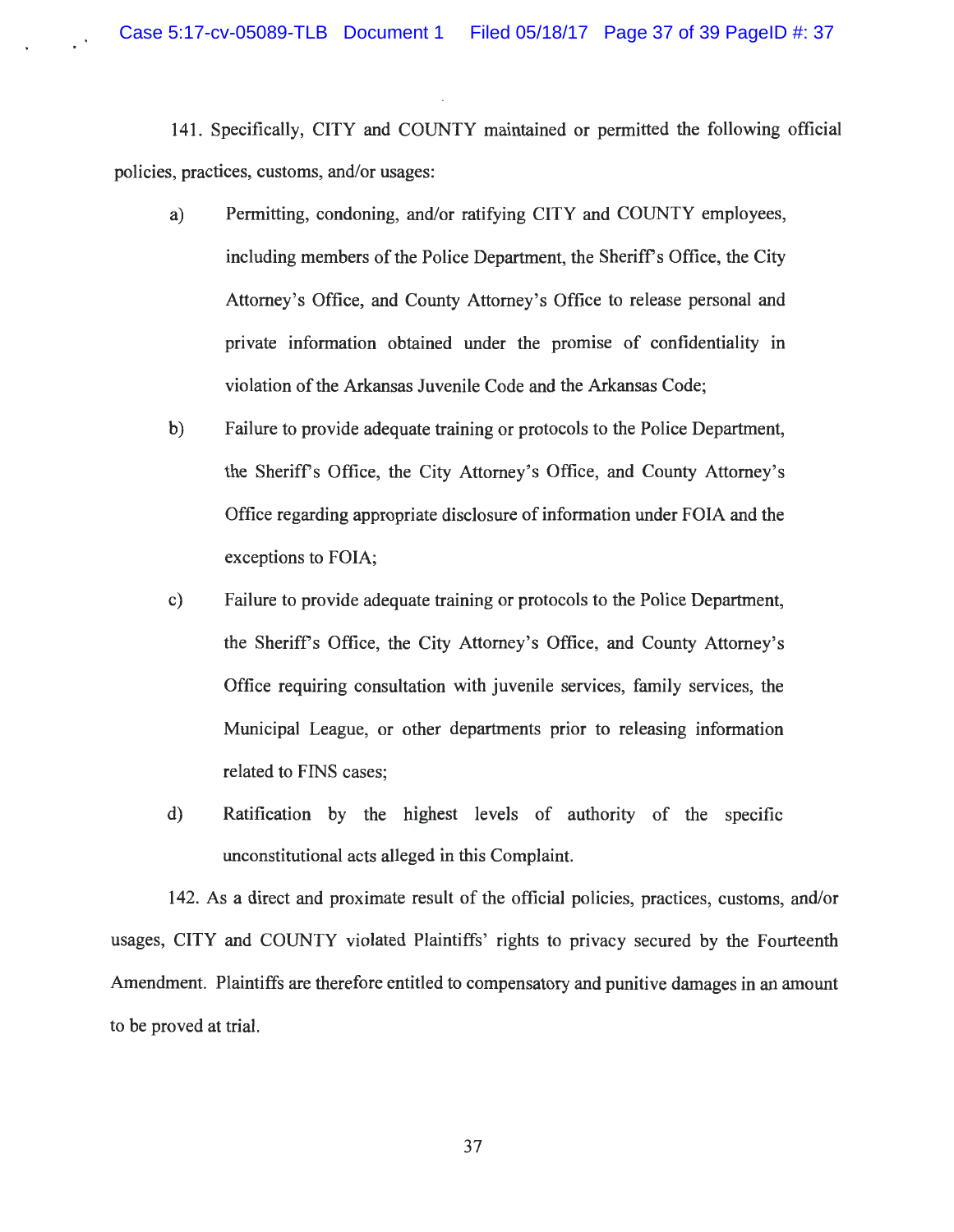143. As a result of Defendants' conduct, Plaintiffs, and each of them, suffered harm and are entitled to declaratory relief, injunctive relief, compensatory damages, punitive damages, attorneys' fees, costs, and any other available remedies and relief.

#### **PRAYER FOR RELIEF**

WHEREFORE, Plaintiffs JILL DILLARD, JESSA SEEWALD, JINGER VUOLO, and JOY DUGGAR demand judgment against Defendants CITY OF SPRINGDALE, ARKANSAS; WASHINGTON COUNTY, ARKANSAS; KATHY O'KELLEY; ERNEST CATE; RICK HOYT; STEVE ZEGA; BAUER PUBLISHING COMPANY, L.P.; BAUER MAGAZINE, L.P.; BAUER MEDIA GROUP, INC.; BAUER, INC.; HEINRICH BAUER NORTH AMERICA, INC.; BAUER MEDIA GROUP USA, LLC; and DOES 1-10 as follows:

A. Compensatory damages, to be proven at trial;

B. Punitive Damages against Defendants, to be proven at trial;

C. An award of reasonable attorneys' fees, costs, and expenses to Plaintiffs,

pursuant to 42 U.S.C. § 1983, in an amount to be proven at trial;

D. Such other and further relief as this Court shall find just and proper.

## **DEMAND FOR JURY TRIAL**

Pursuant to Federal Rule of Civil Procedure 38(b), Plaintiffs hereby demand a trial by jury of all issues so triable.

Dated: May 18, 2017 **Respectfully Submitted:** 

**By:** Shawn B. Daniels, AR Bar No. 99126 Sarah C. Jewell, AR Bar No. 2015169 HARE, WYNN, NEWELL & NEWTON, LLP 129 W. Sunbridge Drive Fayetteville, AR 72703